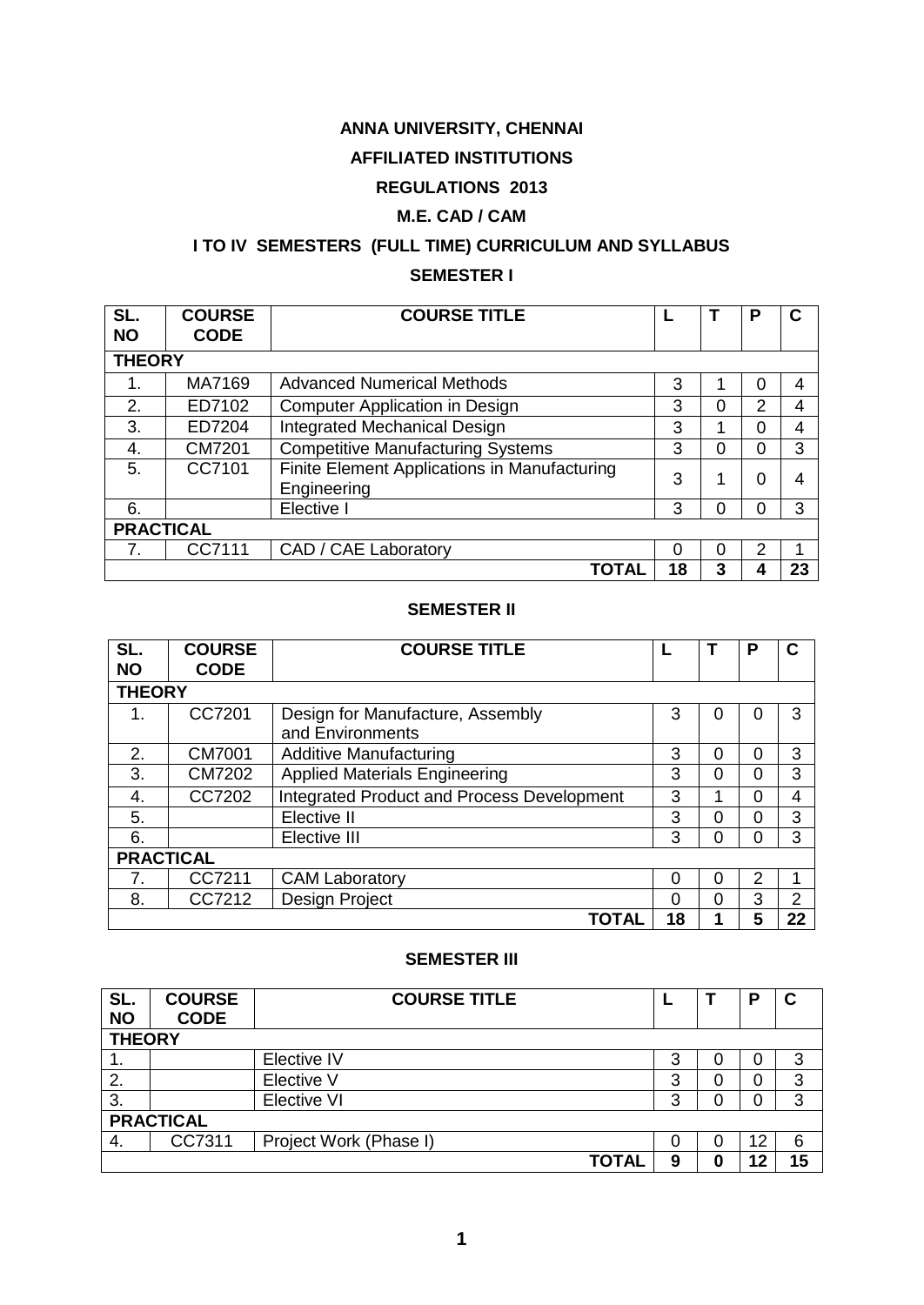### **SEMESTER IV**

| SL.<br><b>NO</b> | <b>COURSE</b><br><b>CODE</b> | <b>COURSE TITLE</b>     |  |  | D  |     |  |  |
|------------------|------------------------------|-------------------------|--|--|----|-----|--|--|
|                  | <b>PRACTICAL</b>             |                         |  |  |    |     |  |  |
| . .              | CC7411                       | Project Work (Phase II) |  |  | 24 | 1 ຕ |  |  |
|                  |                              | <b>TOTAL</b>            |  |  | 24 | 12  |  |  |

# **TOTAL CREDITS TO BE EARNED FOR THE AWARD OF THE DEGREE: 72**

### **LIST OF ELECTIVES FOR M.E. CAD / CAM**

# **SEMESTER I (Elective I)**

| SL.<br><b>NO</b> | <b>COURSE</b><br><b>CODE</b> | <b>COURSE TITLE</b>                         |        |  |   |
|------------------|------------------------------|---------------------------------------------|--------|--|---|
|                  | CC7001                       | <b>Computer Control in Process Planning</b> | 3      |  | 3 |
| 2                | ED7001                       | <b>Optimization Techniques in Design</b>    | 3      |  | 3 |
| 3                | ED7101                       | <b>Advanced Mechanics of Materials</b>      | ≏<br>د |  | 3 |
| 4                | ED7005                       | Design of Material Handling Equipments      | ≏      |  | ? |

# **SEMESTER II (Elective II & III)**

| SL.<br><b>NO</b> | <b>COURSE</b><br><b>CODE</b> | <b>COURSE TITLE</b>                           |   |   | Ρ | С |
|------------------|------------------------------|-----------------------------------------------|---|---|---|---|
| 1.               | CC7002                       | Mechatronics Applications in Manufacturing    | 3 | 0 | 0 | 3 |
| 2.               | CC7003                       | <b>Industrial Safety Management</b>           | 3 | 0 | 0 | 3 |
| 3.               | CD7003                       | <b>Advanced Tool Design</b>                   | 3 | 0 | 0 | 3 |
| 4.               | ED7202                       | Mechanisms Design and Simulation              | 3 | 0 | 0 | 3 |
| 5.               | IC7072                       | <b>Computational Fluid Dynamics</b>           | 3 | 0 | 0 | 3 |
| 6.               | CC7004                       | <b>Reliability in Engineering Systems</b>     | 3 | 0 | 0 | 3 |
| 7.               | ED7071                       | <b>Industrial Robotics and Expert Systems</b> | 3 | 0 | 0 | 3 |

# **SEMESTER III (Elective IV, V & VI)**

<span id="page-1-0"></span>

| SL.       | <b>COURSE</b> | <b>COURSE TITLE</b>                                                  |   |          | P        | С |
|-----------|---------------|----------------------------------------------------------------------|---|----------|----------|---|
| <b>NO</b> | <b>CODE</b>   |                                                                      |   |          |          |   |
| 1.        | ED7004        | Design of Hydraulic and Pneumatic Systems                            | 3 | 0        | 0        | 3 |
| 2.        | CC7005        | Data Communication in CAD/CAM                                        | 3 | 0        | 0        | 3 |
| 3.        | CC7006        | Performance Modelling and Analysis of<br><b>Manufacturing System</b> | 3 | 0        | 0        | 3 |
| 4.        | ED7010        | Tribology in Design                                                  | 3 | 0        | $\Omega$ | 3 |
| 5.        | CC7007        | Metrology and Non Destructive Testing                                | 3 | 0        | $\Omega$ | 3 |
| 6.        | <b>CC7008</b> | <b>Quality Management Techniques</b>                                 | 3 | $\Omega$ | $\Omega$ | 3 |
| 7.        | CC7009        | Design for Cellular Manufacturing Systems                            | 3 | 0        | 0        | 3 |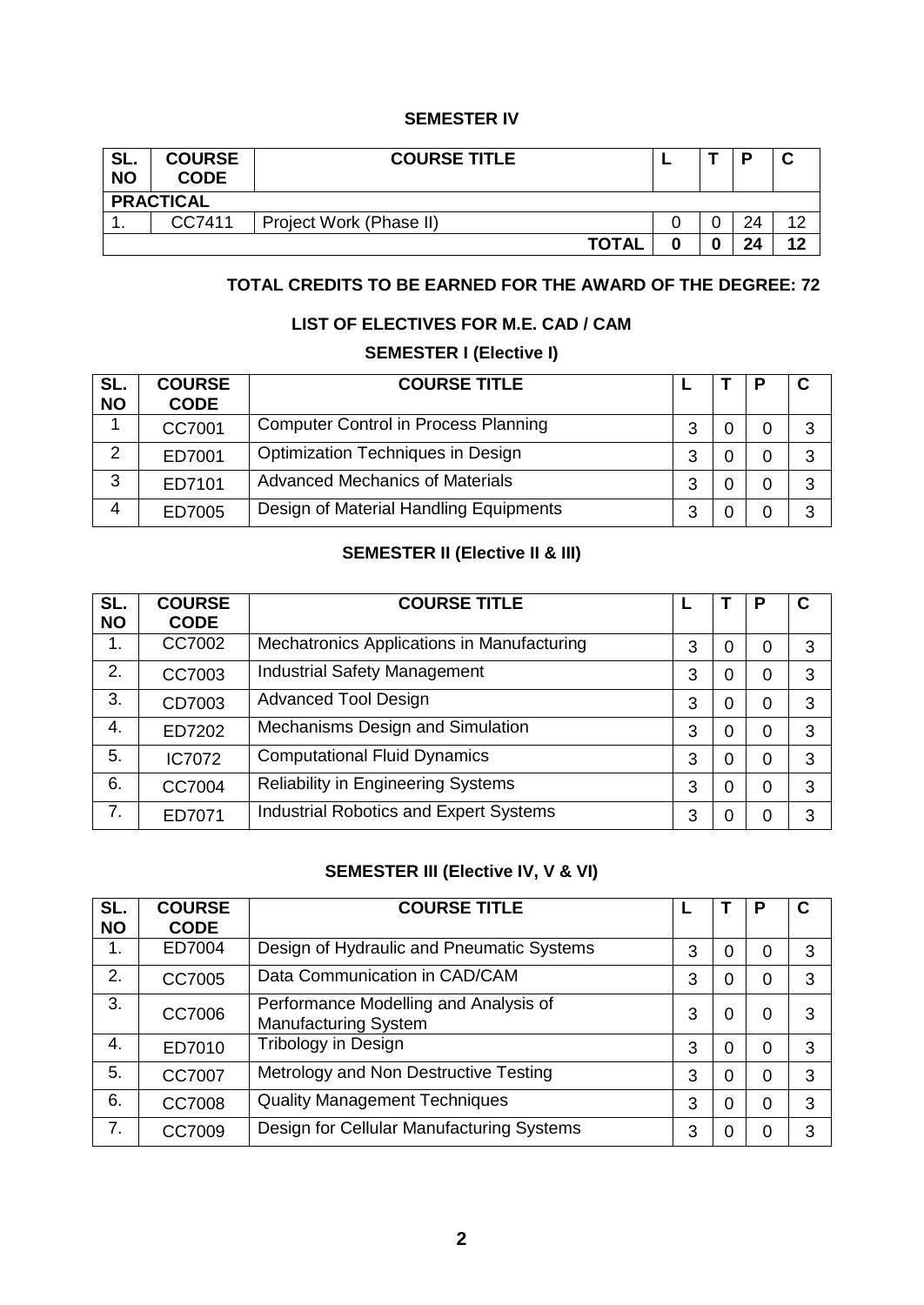**3**

# **AIM:**

### **OBJECTIVE:**

To impart knowledge on numerical methods that will come in handy to solve numerically the problems that arise in engineering and technology. This will also serve as a precursor for future research.

### **UNIT I ALGEBRAIC EQUATIONS (9+3)**

Systems of linear equations: Gauss Elimination method, pivoting techniques, Thomas algorithm for tridiagonal system – Jacobi, Gauss Seidel, SOR iteration methods - Systems of nonlinear equations: Fixed point iterations, Newton Method, Eigenvalue problems: power method, inverse power method, Faddeev – Leverrier Method.

### **UNIT II ORDINARY DIFFERENTIAL EQUATIONS (9+3)**

Runge Kutta Methods for system of IVPs, numerical stability, Adams-Bashforth multistep method, solution of stiff ODEs, shooting method, BVP: Finite difference method, orthogonal collocation method, orthogonal collocation with finite element method, Galerkin finite element method.

### **UNIT III FINITE DIFFERENCE METHOD FOR TIME DEPENDENT PARTIAL DIFFERENTIAL EQUATION (9+3)**

Parabolic equations: explicit and implicit finite difference methods, weighted average approximation - Dirichlet and Neumann conditions – Two dimensional parabolic equations – ADI method; First order hyperbolic equations – method of characteristics, different explicit and implicit methods; numerical stability analysis, method of lines – Wave equation: Explicit scheme- Stability of above schemes.

### **UNIT IV FINITE DIFFERENCE METHODS FOR ELLIPTIC EQUATIONS (9+3)**

Laplace and Poisson's equations in a rectangular region: Five point finite difference schemes, Leibmann's iterative methods, Dirichlet and Neumann conditions – Laplace equation in polar coordinates: finite difference schemes – approximation of derivatives near a curved boundary while using a square mesh.

# **UNIT V FINITE ELEMENT METHOD (9+3)**

Partial differential equations – Finite element method - orthogonal collocation method, orthogonal collocation with finite element method, Galerkin finite element method.

# **T= 15, TOTAL: 60 PERIODS**

### **OUTCOME:**

• It helps the students to get familiarized with the numerical methods which are necessary to solve numerically the problems that arise in engineering.

### **REFERENCES**

- 1. Saumyen Guha and Rajesh Srivastava, "Numerical methods for Engineering and Science", Oxford Higher Education, New Delhi, 2010.
- 2. Gupta S.K., "Numerical Methods for Engineers", New Age Publishers, 1995
- 3. Burden, R.L., and Faires, J.D., "Numerical Analysis Theory and Applications", Cengage Learning, India Edition, New Delhi, 2009.
- 4. Jain M. K., Iyengar S. R., Kanchi M. B., Jain , "Computational Methods for Partial Differential Equations", New Age Publishers,1993.
- 5. Morton K.W. and Mayers D.F., "Numerical solution of partial differential equations", Cambridge University press, Cambridge, 2002.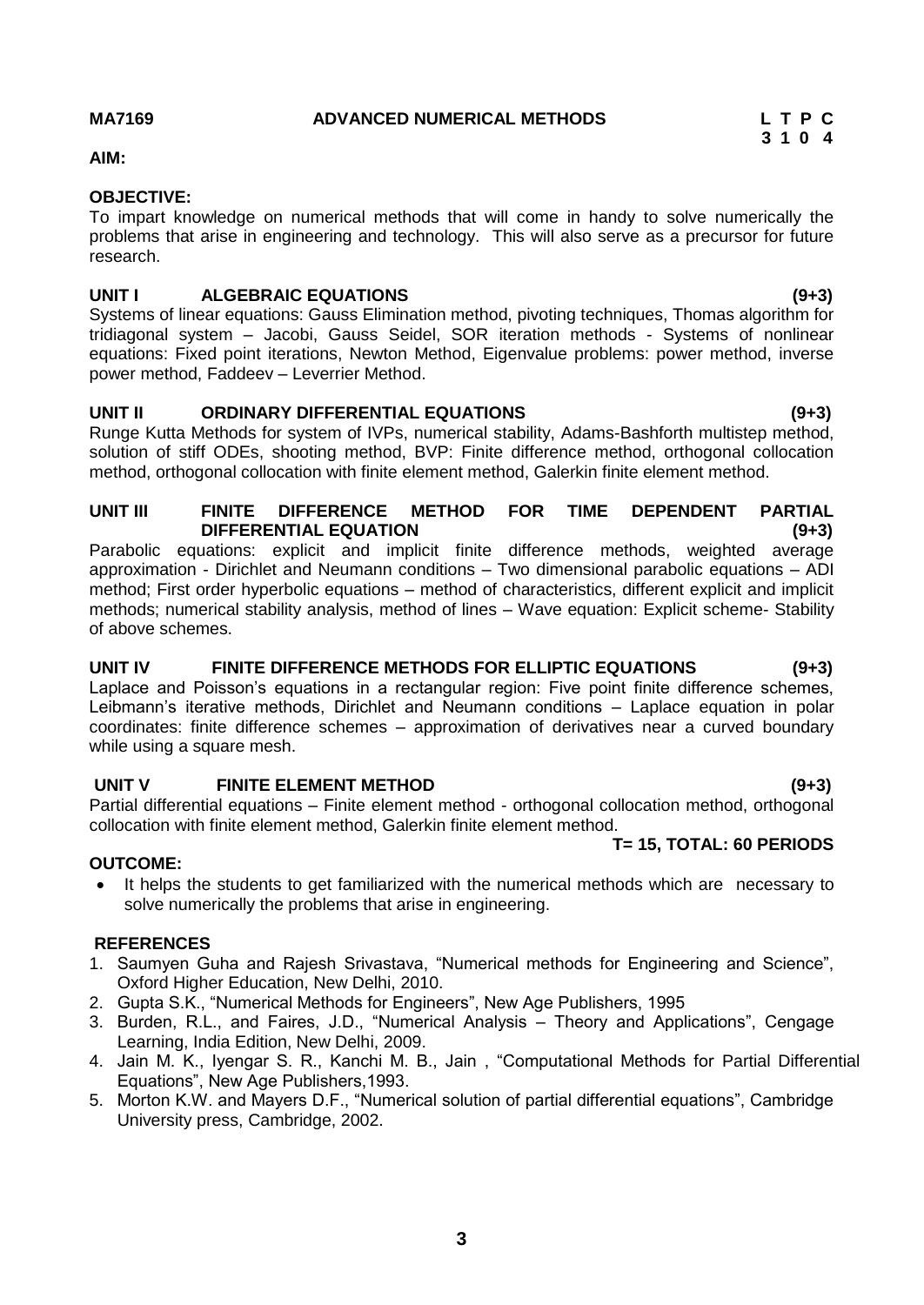# <span id="page-3-0"></span>**ED7102 COMPUTER APPLICATIONS IN DESIGN L T P C**

# **3 0 2 4**

### **OBJECTIVES:**

 To impart knowledge on computer graphics which are used routinely in diverse areas as science, engineering, medicine, etc.

### **OUTCOME:**

 With laboratory classes in conjunction, It helps the students to get familiarized with the computer graphics application in design. This understanding reinforces the knowledge being learned and shortens the overall learning curves which are necessary to solve CAE problems that arise in engineering.

### **UNIT I INTRODUCTION TO COMPUTER GRAPHICS FUNDAMENTALS 8**

Output primitives (points, lines, curves etc.,), 2-D & 3-D transformation (Translation, scaling, rotators) windowing - view ports - clipping transformation.

### **UNIT II CURVES AND SURFACES MODELLING 10**

Introduction to curves - Analytical curves: line, circle and conics – synthetic curves: Hermite cubic spline- Bezier curve and B-Spline curve – curve manipulations.

Introduction to surfaces - Analytical surfaces: Plane surface, ruled surface , surface of revolution and tabulated cylinder – synthetic surfaces: Hermite bicubic surface- Bezier surface and B-Spline surface- surface manipulations.

### **UNIT III NURBS AND SOLID MODELING 9**

NURBS- Basics- curves , lines, arcs, circle and bi linear surface.

Regularized Boolean set operations - primitive instancing - sweep representations - boundary representations - constructive solid Geometry - comparison of representations - user interface for solid modeling.

### **UNIT IV VISUAL REALISM 9**

Hidden – Line – Surface – solid removal algorithms shading – coloring. Introduction to parametric and variational geometry based software's and their principles creation of prismatic and lofted parts using these packages.

# **UNIT V ASSEMBLY OF PARTS AND PRODUCT DATA EXCHANGE 9**

Assembly modeling - interferences of positions and orientation - tolerances analysis - mass property calculations - mechanism simulation.

Graphics and computing standards– Open GL Data Exchange standards – IGES, STEP etc– Communication standards.

### **T=30, TOTAL : 75 PERIODS**

Laboratory session: Writing interactive programs generate graphics and to solve design problems using any languages like Auto LISP/ C / FORTRAN etc. Each assessment should contain a component of Laboratory session.

### **REFERENCES**

- 1. William M Neumann and Robert F.Sproul "Principles of Computer Graphics", Mc Graw Hill Book Co. Singapore, 1989.
- 2. Donald Hearn and M. Pauline Baker "Computer Graphics", Prentice Hall, Inc., 1992.
- 3. Ibrahim Zeid Mastering CAD/CAM McGraw Hill, International Edition, 2007.
- 4. Foley, Wan Dam, Feiner and Hughes Computer graphics principles & practices, Pearson Education – 2003.
- 5. [David F. Rogers,](https://www.google.co.in/search?hl=en&safe=active&tbo=d&tbm=bks&tbm=bks&q=inauthor:%22David+F.+Rogers%22&sa=X&ei=HK7rUNPFJMSOrge82oC4DQ&ved=0CDcQ9AgwAA) [James Alan Adams](https://www.google.co.in/search?hl=en&safe=active&tbo=d&tbm=bks&tbm=bks&q=inauthor:%22James+Alan+Adams%22&sa=X&ei=HK7rUNPFJMSOrge82oC4DQ&ved=0CDgQ9AgwAA) "Mathematical elements for computer graphics" second edition, Tata McGraw-Hill edition.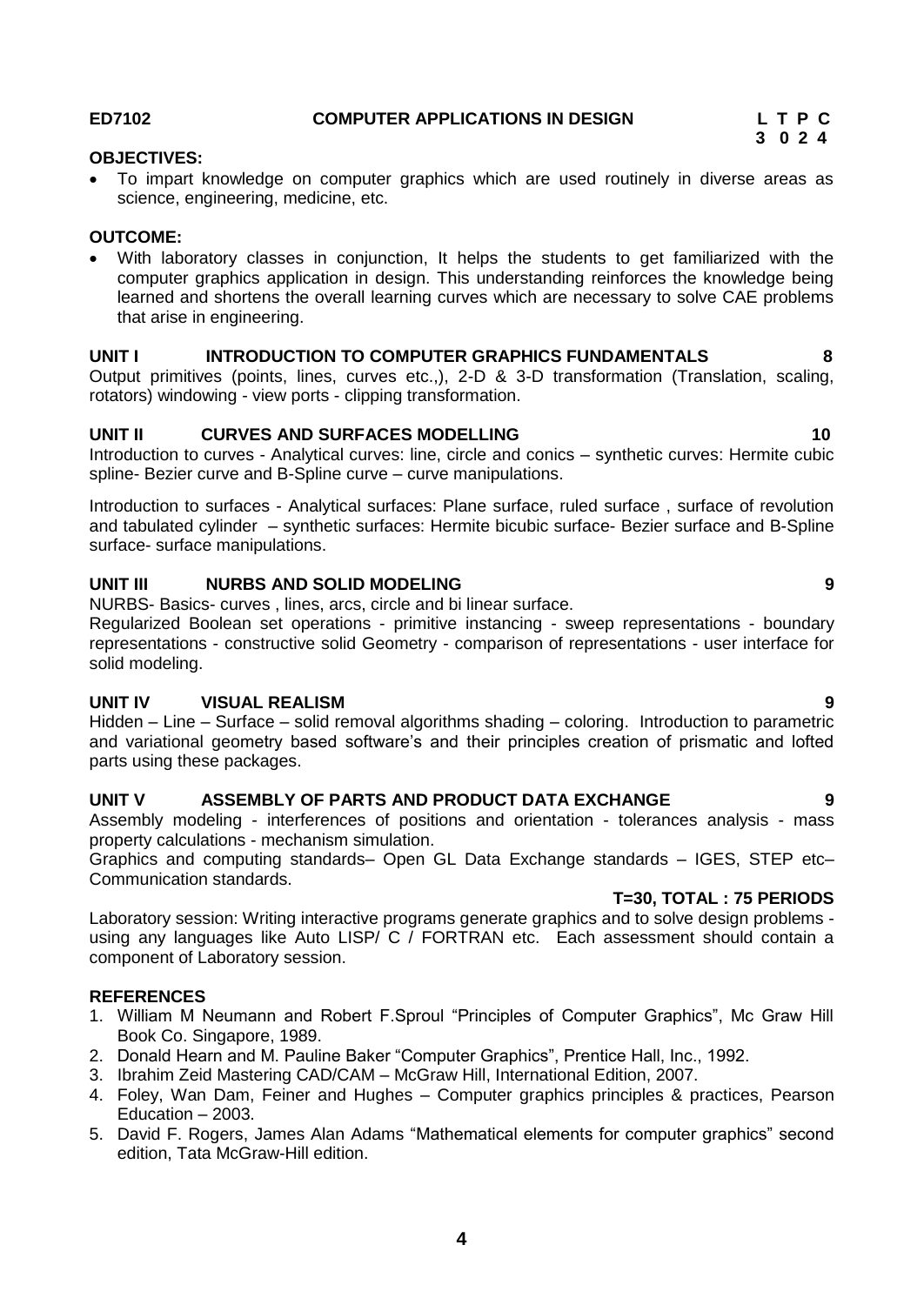### **ED7204 INTEGRATED MECHANICAL DESIGN\*\* (Use of Approved Data Book is Permitted)**

 **L T P C**

### **OBJECTIVES:**

 To know the integrated design procedure of different machine elements for mechanical applications.

# **OUTCOME:**

 This will familiarize the students with the concepts of integration of design of machines and structures.

# **UNIT I FUNDAMENTALS AND DESIGN OF SHAFTS 8**

Phases of design – Standardization and interchangeability of machine elements - Process and Function Tolerances – Individual and group tolerances – Selection of fits for different design situations – Design for assembly and modular constructions – Concepts of integration –BIS, ISO, DIN, BS, ASTM Standards.

Oblique stresses – Transformation Matrix – Principal stresses – Maximum shear stress - Theories of Failure – Ductile vs. brittle component design -

Analysis and Design of shafts for different applications – integrated design of shaft, bearing and casing – Design for rigidity

# **UNIT II** DESIGN OF GEARS AND GEAR BOXES 12

Principles of gear tooth action – Gear correction – Gear tooth failure modes – Stresses and loads – Component design of spur, helical, bevel and worm gears – Design for sub assembly – Integrated design of speed reducers and multi-speed gear boxes – application of software packages.

# **UNIT III BRAKES & CLUTCHES 7**

Dynamics and thermal aspects of brakes and clutches – Integrated design of brakes and clutches for machine tools, automobiles and mechanical handling equipments.

# **UNIT IV INTEGRATED DESIGN 18**

Integrated Design of systems consisting of shaft, bearings, springs, motor, gears, belt, rope, chain, pulleys, Cam & Follower, flywheel etc. Example - Design of Elevators, Escalators, Gear Box, Valve gear Mechanisms, Machine Tools

# **T = 15, TOTAL: 60 PERIODS**

### **The Pattern of Question Paper will consist one Question from Unit – 4 for 50% of total marks.**

# **\*\* a Term Project must be given for Assessment – 3 (Compulsory) REFERENCES:**

- 1. Norton L. R., "Machine Design An Integrated Approach" Pearson Education, 2005
- 2. Newcomb, T.P. and Spur, R.T., "Automobile Brakes and Braking Systems", Chapman and Hall, 2<sup>nd</sup> Edition, 1975.
- 3. Maitra G.M., "Hand Book of Gear Design", Tata McGraw Hill, 1985.
- 4. Shigley, J.E., "Mechanical Engineering Design", McGraw Hill, 1986.
- 5. Prasad. L. V., "Machine Design", Tata McGraw Hill, New Delhi, 1992.
- 6. Alexandrov, M., Materials Handling Equipments, MIR Publishers, 1981.
- 7. Boltzharol, A., Materials Handling Handbook, The Ronald Press Company, 1958.

# <span id="page-4-0"></span>**Approved Data Books**

- 1. P.S.G. Tech., "Design Data Book", Kalaikathir Achchagam, Coimbatore, 2003.
- 2. Lingaiah. K. and Narayana Iyengar, "Machine Design Data Hand Book", Vol. 1 & 2, Suma Publishers, Bangalore, 1983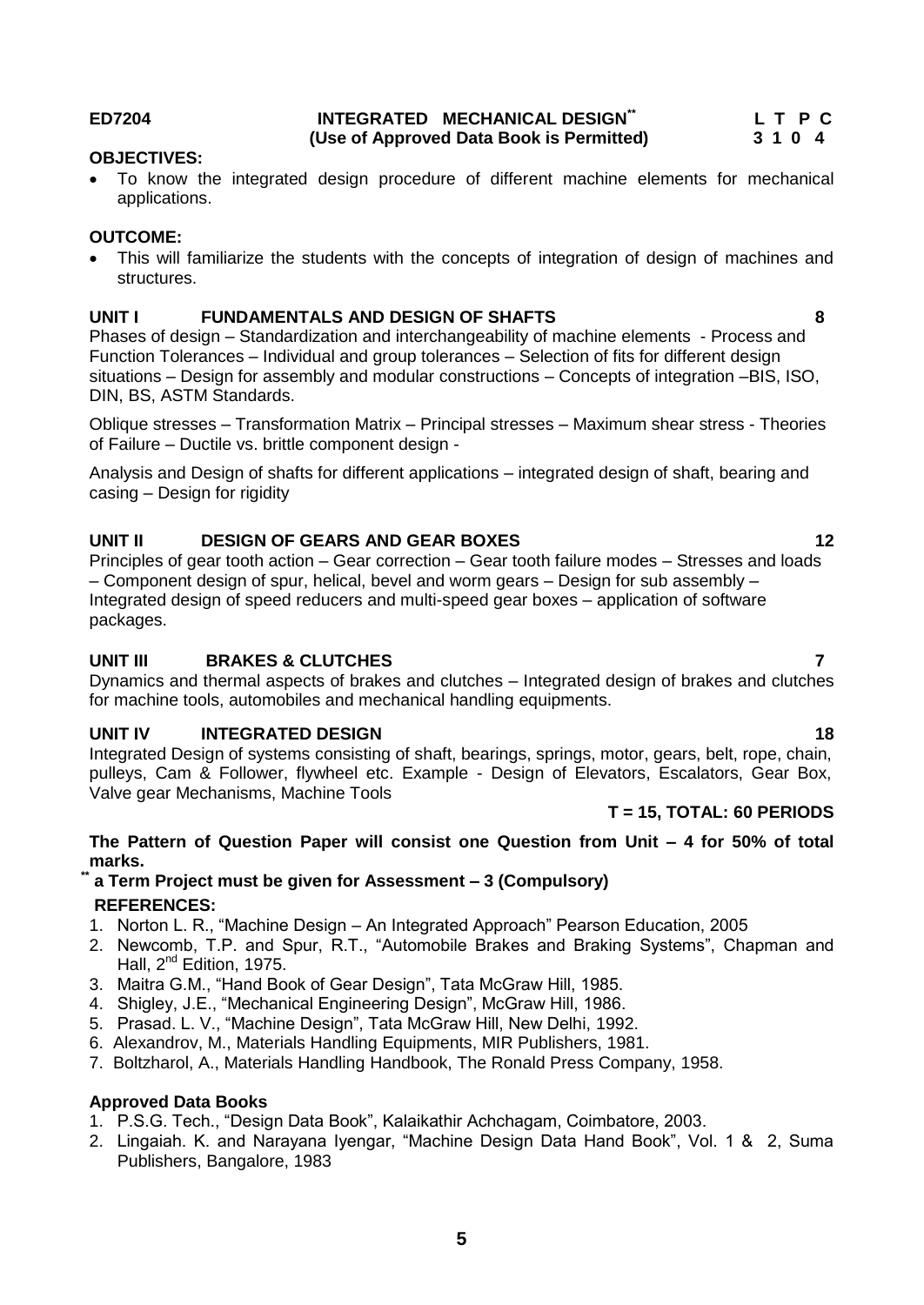# **6**

### **TEXT BOOKS:**

- 1. Groover M.P., " Automation, Production Systems and Computer Integrated Manufacturing ", Third Edition, Prentice-Hall, 2007.
- 2. Pascal Dennis, "Lean Production Simplified: A Plain-Language Guide to the World's Most Powerful Production System", (Second edition), Productivity Press, New York, 2007.

### **REFERENCES**

- 1. Jha, N.K. "Handbook of Flexible Manufacturing Systems ", Academic Press Inc., 1991.
- 2. Kalpkjian, "Manufacturing Engineering and Technology", Addison-Wesley Publishing Co., 1995.
- <span id="page-5-0"></span>3. Taiichi Ohno, Toyota, " Production System Beyond Large-Scale production Productivity Press (India) Pvt.Ltd. 1992.

### **CM7201 COMPETITIVE MANUFACTURING SYSTEMS L T P C**

### **AIM:**

To impart knowledge on the pace of changes in the manufacturing technology.

### **OBJECTIVE:**

To emphasize the knowledge on the quality improvement, automation, and advanced manufacturing techniques to create the highest-caliber products quickly, efficiently, inexpensively, and in synchronization with the marketing, sales, and customer service of the company.

### **UNIT I MANUFACTURING IN A COMPETITIVE ENVIRONMENT 9**

Automation of manufacturing process - Numerical control - Adaptive control - material handling and movement - Industrial robots - Sensor technology - flexible fixtures - Design for assembly, disassembly and service.

### **UNIT II GROUP TECHNOLOGY & FLEXIBLE MANUFACTURING SYSTEMS 9**

Part families - classification and coding - Production flow analysis - Machine cell design - Benefits. Components of FMS - Application work stations - Computer control and functions - Planning, scheduling and control of FMS - Scheduling - Knowledge based scheduling - Hierarchy of computer control - Supervisory computer.

### **UNIT III COMPUTER SOFTWARE, SIMULATION AND DATABASE OF FMS 9**

System issues - Types of software - specification and selection - Trends - Application of simulation - software - Manufacturing data systems - data flow - CAD/CAM considerations - Planning FMS database.

# **UNIT IV LEAN MANUFACTURING: 9**

Origin of lean production system – Customer focus – Muda (waste) – Standards – 5S system – Total Productive Maintenance – standardized work –Man power reduction – Overall efficiency - Kaizen – Common layouts - Principles of JIT - Jidoka concept – Poka-Yoke (mistake proofing) - Worker Involvement– Quality circle activity – Kaizen training - Suggestion Programmes – Hoshin Planning System (systematic planning methodology) – Lean culture.

### **UNIT V JUST IN TIME 9**

Characteristics of JIT - Pull method - quality -small lot sizes - work station loads - close supplier ties – flexible work force - line flow strategy - preventive maintenance - Kanban system - strategic implications - implementation issues - Lean manufacture. **TOTAL: 45 PERIODS**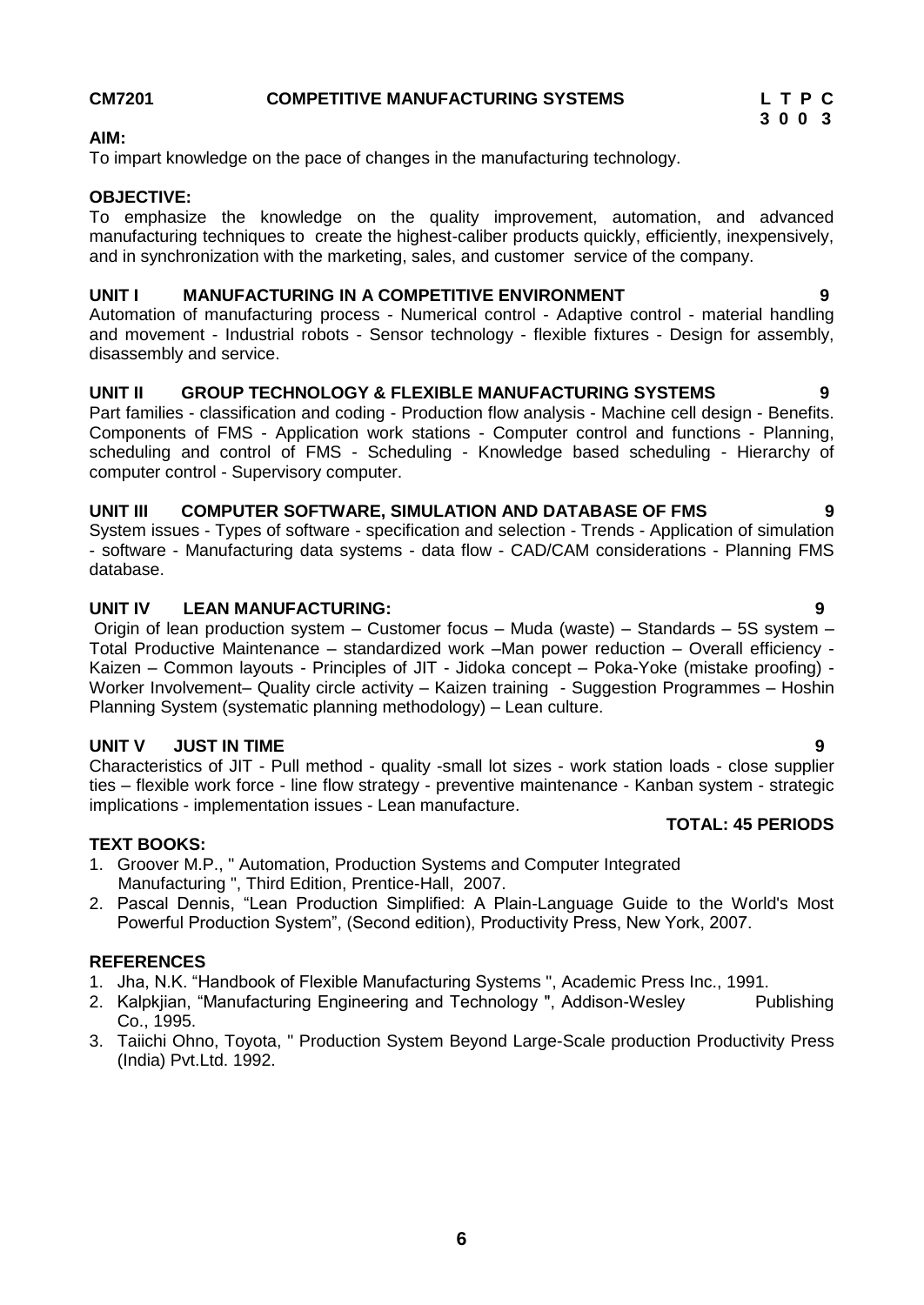### **CC7101 FINITE ELEMENT APPLICATIONS IN MANUFACTURING L T P C ENGINEERING 3 1 0 4**

# **AIM:**

The aim is to provide the students with knowledge of the finite element method that will be of use in different manufacturing areas and to provide a foundation for further study.

### **OBJECTIVE:**

 The objective is to equip students with fundamentals of finite element principles so as to enable them to understand the behaviour of various finite elements and to be able to select appropriate elements to solve physical and engineering problems with emphasis on structural and thermal engineering applications.

# **UNIT I INTRODUCTION**: **6**

Basics of FEM – Initial value and boundary value problems – wighted residual Galerkin ands Raleigh Ritz methods – review of Variational calculus – Integration by parts – Basics of variational formulation.

# **UNIT II ONE DIMENSIONAL ANALYSIS: 10**

Steps in FEA – Discretization, function – derivation of element characteristics matrix, shape function, assembly and imposition of boundary conditions – solution and post processing – One dimensional analysis in solid mechanics and heat transfer.

### **UNIT III SHAPE FUNCTIONS AND HIGHER ORDER FORMULATIONS 10**

Global and Natural Co-ordinates – Shape functions for one and two dimensional elements – Three noded triangular and four noded quadrilateral element – Non linear analysis – Isoparametric elements – Jacobian matrices and transformations – Basics of two dimensional axi symmetric analysis.

### **UNIT IV ANALYSIS OF PRODUCTION PROCESSES 10**

FE Analysis of metal casting – Special considerations, latent heat incorporation, gap element – time stepping procedures – Crank – Nicholson algorithm – Prediction of grain structure - Basic concepts of plasticity – Solid and flow formulation – small incremental deformation formulation – FE Analysis of metal cutting, chip separation criteria, incorporation of strain rate dependency.

# **UNIT V COMPUTER IMPLEMENTATION 9**

Pre Processing, Mesh generation, elements connectivity, boundary conditions, input of material and processing characteristics – Solution and post processing – Overview of application packages such as ANSYS and DEFORM – Development of code for one dimensional analysis and validation.  **T= 15, TOTAL: 60 PERIODS**

### **TEXT BOOKS:**

- 1. Reddy, J.N, "An Introduction to the Finite element Method", McGraw Hill, 1985.
- 2. Rao, "Finite Element Method in Engineering", Pergammon Press, 1989.

### **REFERENCES**

- 1. Bathe, K.J., "Finite Element Procedures in Engineering Analysis, 1990.
- 2. Kobayashi, S, Soo-IK-Oh and Altan, T, "Metal forming and the Finite element Methods", Oxford University Press, 1989.
- 3. Lewis, R.W., Morgan, K, Thomas, H.R., and Seetharaman, K.N., "The Finite Element Method in Heat Transfer Analysis", John Wiley, 1994.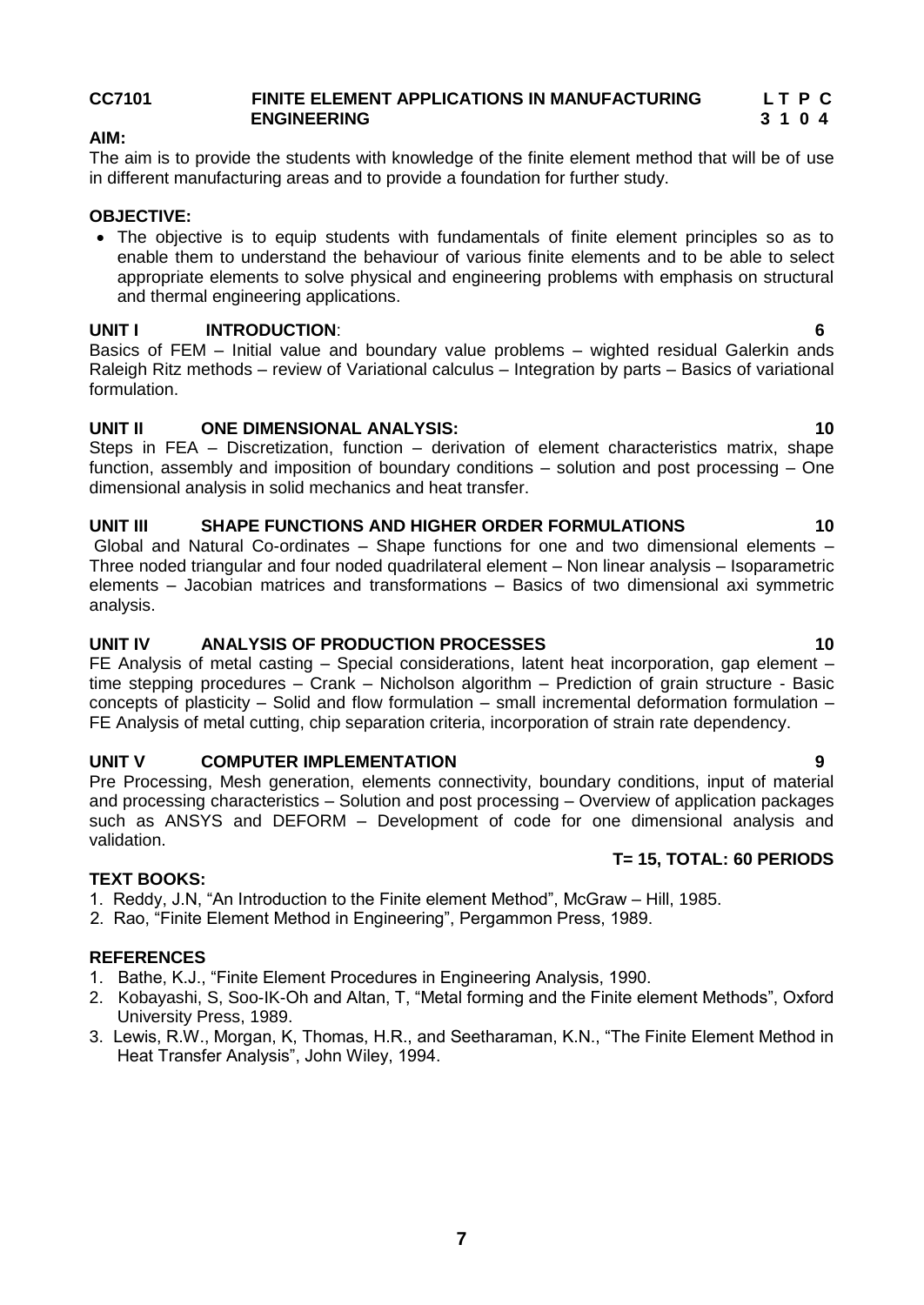### **CC7111 CAD/CAE LAB L T P C**

### **OBJECTIVE:**

- To impart knowledge on how to prepare drawings for various mechanical components using any commercially available 3D modeling software's
- To impart knowledge on the use of Finite Element Analysis software to solve various field problems in mechanical engineering to optimize and verify the design of machine elements.

### **OUTCOME:**

- With laboratory classes, it helps the students to get familiarized with the computer applications in design and preparing drawings for various mechanical components.
- Model and analyze various physical problems
- Select appropriate elements and give boundary conditions
- Solve structural, thermal, modal and dynamics problems.
- **CAD** Introduction.
- **Sketcher**
- **Solid modeling** –Extrude, Revolve, Sweep, etc and Variational sweep, Loft ,etc
- **Surface modeling** –Extrude, Sweep, Trim ..etc and Mesh of curves, Free form etc
- **Feature manipulation** Copy, Edit, Pattern, Suppress, History operations etc.
- **Assembly**-Constraints, Exploded Views, Interference check
- **Drafting**-Layouts, Standard & Sectional Views, Detailing & Plotting.

Exercises in Modeling and drafting of Mechanical Components - Assembly using Parametric and feature based Packages like PRO-E / SOLID WORKS /CATIA / NX etc

Analysis of Mechanical Components – Use of FEA Packages like ANSYS/ NASTRAN etc., Exercises shall include analysis of

- i) Machine elements under Static loads
- ii) Thermal Analysis of mechanical systems
- iii) Modal Analysis
- iv) Machine elements under Dynamic loads
- v) Non-linear systems

**TOTAL: 30 PERIODS**

### **CC7201 DESIGN FOR MANUFACTURE, ASSEMBLY AND L T P C ENVIRONMENTS 3 0 0 3**

# **OBJECTIVES:**

- To know the concept of design for manufacturing, assembly and environment.
- To know the computer application in design for manufacturing and assembly.

### **OUTCOME:**

 To make the students get acquainted with the design for manufacturing, assembly and environment.

### **UNIT I INTRODUCTION 5**

General design principles for manufacturability - strength and mechanical factors, mechanisms selection, evaluation method, Process capability - Feature tolerances Geometric tolerances -Assembly limits -Datum features - Tolerance stacks.

# **UNIT II FACTORS INFLUENCING FORM DESIGN 13**

Working principle, Material, Manufacture, Design- Possible solutions - Materials choice - Influence of materials on form design - form design of welded members, forgings and castings.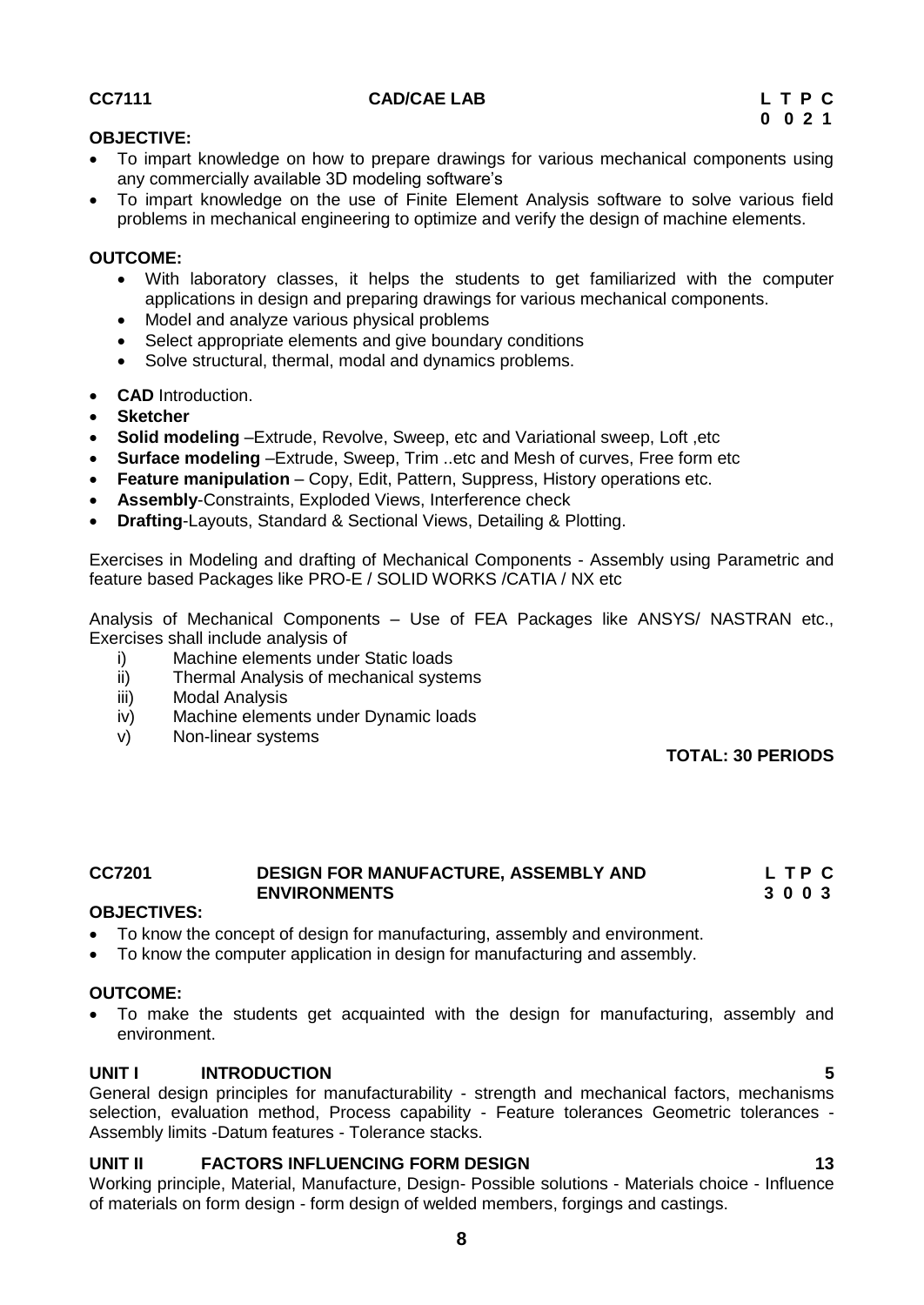# **UNIT III COMPONENT DESIGN - MACHINING CONSIDERATION 8**

Design features to facilitate machining - drills - milling cutters - keyways - Doweling procedures, counter sunk screws - Reduction of machined area- simplification by separation - simplification by amalgamation - Design for machinability - Design for economy - Design for clampability - Design for accessibility - Design for assembly.

### **UNIT IV COMPONENT DESIGN - CASTING CONSIDERATION 10**

Redesign of castings based on Parting line considerations - Minimizing core requirements, machined holes, redesign of cast members to obviate cores. Identification of uneconomical design - Modifying the design - group technology - Computer Applications for DFMA

# **UNIT V DESIGN FOR THE ENVIRONMENT 9**

Introduction – Environmental objectives – Global issues – Regional and local issues – Basic DFE methods – Design guide lines – Example application – Lifecycle assessment – Basic method – AT&T's environmentally responsible product assessment - Weighted sum assessment method – Lifecycle assessment method – Techniques to reduce environmental impact – Design to minimize material usage – Design for disassembly – Design for recyclability – Design for remanufacture – Design for energy efficiency – Design to regulations and standards.

### **REFERENCES**

- 1. Boothroyd, G, 1980 Design for Assembly Automation and Product Design. New York, Marcel Dekker.
- 2. Bralla, Design for Manufacture handbook, McGraw hill, 1999.
- 3. Boothroyd, G, Heartz and Nike, Product Design for Manufacture, Marcel Dekker, 1994.
- 4. Dickson, John. R, and Corroda Poly, Engineering Design and Design for Manufacture and Structural Approach, Field Stone Publisher, USA, 1995.
- 5. Fixel, J. Design for the Environment McGraw hill., 1996.
- 6. Graedel T. Allen By. B, Design for the Environment Angle Wood Cliff, Prentice Hall. Reason Pub., 1996.
- 7. Kevien Otto and Kristin Wood, Product Design. Pearson Publication, 2004.

### **OBJECTIVE:**

 To educate students with fundamental and advanced knowledge in the field of Additive manufacturing technology and the associated Aerospace, Architecture, Art, Medical and industrial applications.

### **OUTCOME:**

On completion of this course, they will learn about a variety of Additive Manufacturing (AM) technologies, their potential to support design and manufacturing, case studies relevant to mass customized manufacturing, and some of the important research challenges associated with AM and its data processing tools

### **UNIT I INTRODUCTION: 8**

Need - Development of AM systems – AM process chain - Impact of AM on Product Development - Virtual Prototyping- Rapid Tooling – RP to AM -Classification of AM processes-Benefits-Applications.

### **TOTAL: 45 PERIODS**

### <span id="page-8-0"></span>**CM7001 ADDITIVE MANUFACTURING L T P C 3 0 0 3**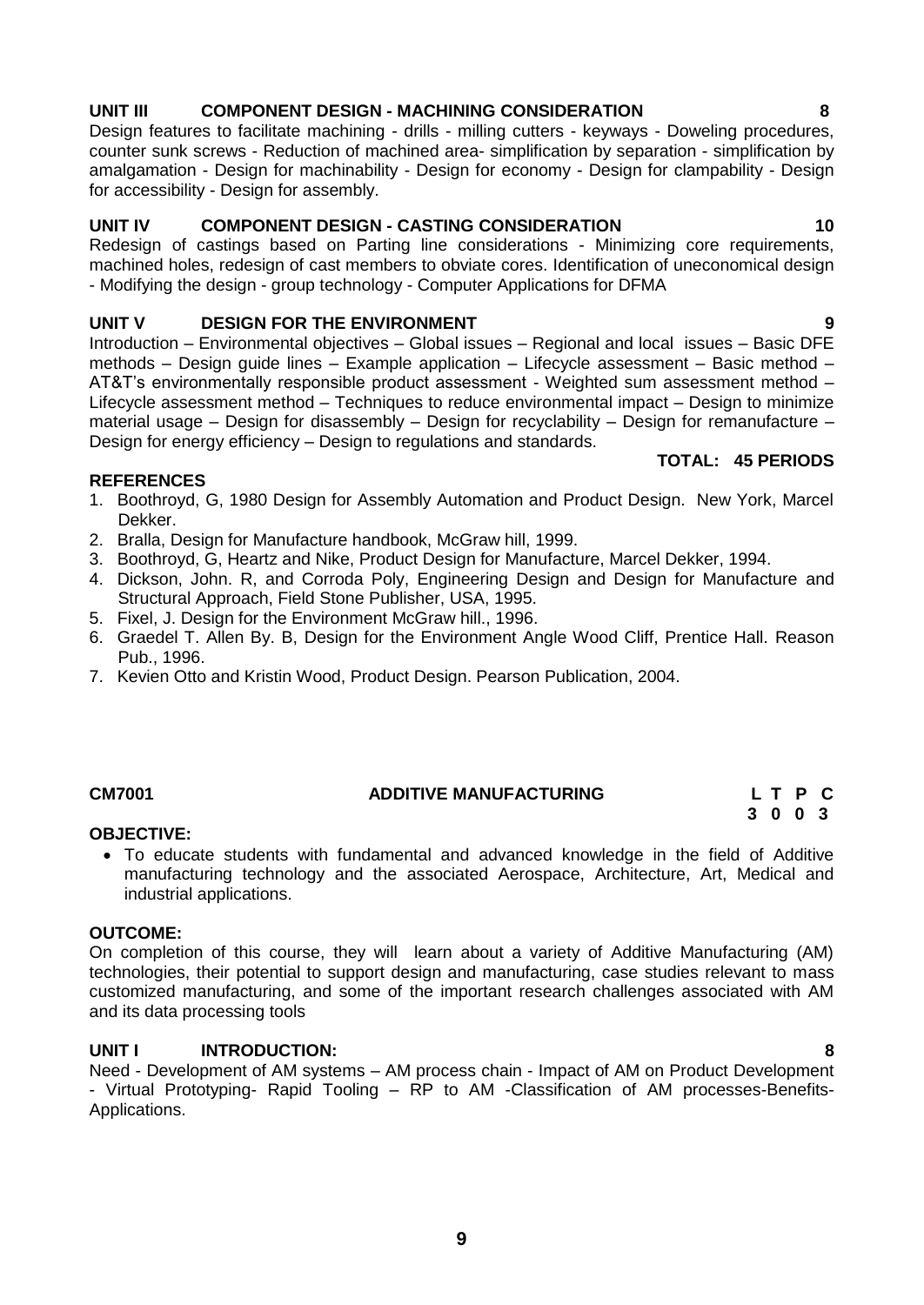# **UNIT II REVERSE ENGINEERING AND CAD MODELING: 10**

Basic concept- Digitization techniques – Model reconstruction – Data Processing for Rapid Prototyping: CAD model preparation, Data requirements – Geometric modeling techniques: Wire frame, surface and solid modeling – data formats - Data interfacing, Part orientation and support generation, Support structure design, Model Slicing, Tool path generation-Software for AM- Case studies.

### **UNIT III LIQUID BASED AND SOLID BASED ADDITIVE MANUFACTURING SYSTEMS:**

**10** Stereolithography Apparatus (SLA): Principle, pre-build process, part-building and post-build processes, photo polymerization of SL resins, part quality and process planning, recoating issues, materials, advantages, limitations and applications.

Solid Ground Curing (SGC): working principle, process, strengths, weaknesses and applications. Fused deposition Modeling (FDM): Principle, details of processes, process variables, types, products, materials and applications. Laminated Object Manufacturing (LOM): Working Principles, details of processes, products, materials, advantages, limitations and applications - Case studies.

### **UNIT IV POWDER BASED ADDITIVE MANUFACTURING SYSTEMS: 10**

Selective Laser Sintering (SLS): Principle, process, Indirect and direct SLS- powder structures, materials, post processing, surface deviation and accuracy, Applications. Laser Engineered Net Shaping (LENS): Processes, materials, products, advantages, limitations and applications– Case Studies.

### **UNIT V OTHER ADDITIVE MANUFACTURING SYSTEMS: 7**

Three dimensional Printing (3DP): Principle, basic process, Physics of 3DP, types of printing, process capabilities, material system. Solid based, Liquid based and powder based 3DP systems, strength and weakness, Applications and case studies. Shape Deposition Manufacturing (SDM), Ballastic Particle Manufacturing (BPM), Selective Laser Melting, Electron Beam Melting.

### **TOTAL: 45 PERIODS**

### **REFERENCES**

- 1. Gibson, I., Rosen, D.W. and Stucker, B., "Additive Manufacturing Methodologies: Rapid Prototyping to Direct Digital Manufacturing", Springer, 2010.
- 2. Chua, C.K., Leong K.F. and Lim C.S., "Rapid prototyping: Principles and applications", second edition, World Scientific Publishers, 2010.
- 3. Gebhardt, A., "Rapid prototyping", Hanser Gardener Publications, 2003.
- 4. Liou, L.W. and Liou, F.W., "Rapid Prototyping and Engineering applications : A tool box for prototype development", CRC Press, 2011.
- 5. Kamrani, A.K. and Nasr, E.A., "Rapid Prototyping: Theory and practice", Springer, 2006.
- 6. Hilton, P.D. and Jacobs, P.F., Rapid Tooling: Technologies and Industrial Applications, CRC press, 2005.

### **OBJECTIVE:**

 This course provides knowledge in the areas of Industrial metallurgy, advanced materials and selection of materials for industrial applications.

# **UNIT I ELASTIC AND PLASTIC BEHAVIOUR 8**

Mechanism of Elastic and Plastic deformation, Anelasticity and viscoelasticity- role of dislocations, yield stress, shear strength of perfect and real crystals –Strengthening mechanism, work, hardening, solid solutioning, grain boundary strengthening, Poly phase mixture, precipitation, particle fibre and dispersion strengthening. Effect of temperature, strain and strain rate on plastic behaviour – Super plasticity.

**CM7202 APPLIED MATERIALS ENGINEERING L T P C 3 0 0 3**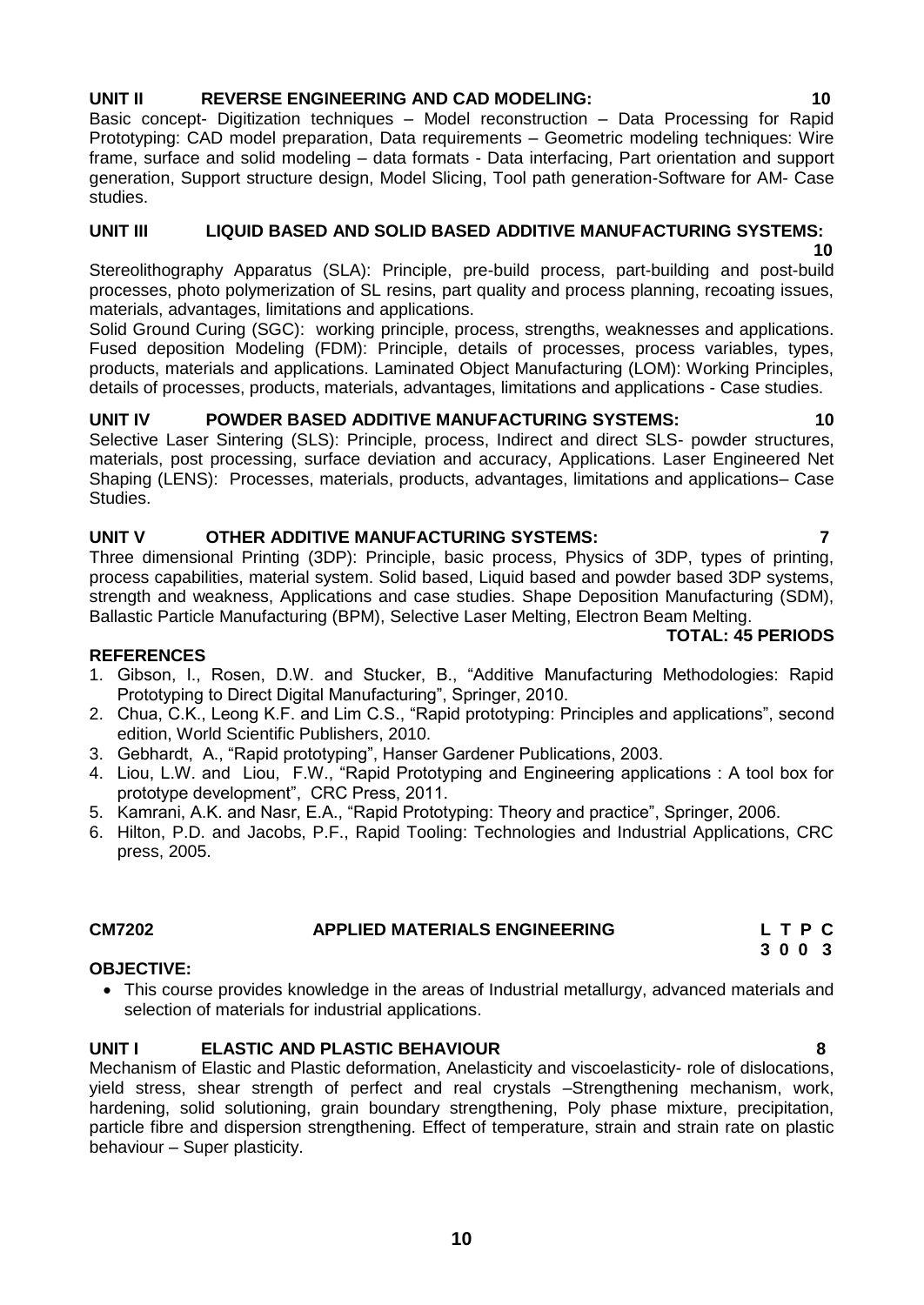# **UNIT II FRACTURE BEHAVIOUR 8**

Griffith's theory - stress intensity factor and fracture toughness-Toughening mechanisms – Ductile, brittle transition in steel-High temperature fracture, creep – Larson-Miller, Parameter – Deformation and fracture mechanism maps – Fatigue. Low and high cycle fatigue test, crack initiation and propagation mechanisms and Paris law – Residual Life Estimation- Effect of surface and metallurgical parameters on fatigue – fracture of non metallic materials – Failure analysis, sources of failure, procedure of failure analysis.

### **UNIT III SELECTION OF MATERIALS 8**

Motivation, cost basis and service requirements – selection for Mechanical properties, strength, toughness, fatigue and creep – Selection for surface durability corrosion and wear resistance – Relationship between materials selection and processing – Case studies in materials selection with Relevance to aero, auto, marine, machinery and nuclear applications**.**

### **UNIT IV MATERIAL PROCESSING 9**

Processing of engineering materials – Primary and Secondary processes – astability, Weldability, forgeability and malleability Criteria – Process induced defects – Monitoring and control.

### **UNIT V MODERN MATERIALS AND TREATMENT 12**

Dual phase steels, high strength low alloy steel, transformation included plasticity steel, maraging steel, smart materials, properties and applications of engineering plastics and composites materials - advanced structural ceramics – WC, TiC, TaC, Al<sub>2</sub>O<sub>3</sub>, SiC, Si<sub>3</sub>N<sub>4</sub>, CBN, diamond – Plasma, PVD, CVD- thick and thin film deposition – Functionally Gradient Materials , Nano materials

### **TOTAL: 45 PERIODS**

### **OUTCOME:**

At the end of this course the student will be able to select the materials for Engineering applications by understanding basic mechanical properties of materials, the relation of the microstructure and mechanical properties, processing techniques for controlling shape and properties in the final product and able to work in R&D activity in the field of materials science.

### **REFERENCES:**

- 1. Dieter, G.E., "Mechanical Metallurgy", McGraw Hill, 1988.
- 2. Charles, J.A., Crane, F.A.A and Furness, J.A.G., "Selection and use of engineering Materials", (3 rd Edition, Butterworth – Heiremann, 1977.
- 3. James, K.W., Wiley, Intersam, John, "The Hand book of Advance Materials", Wilson Publishers., 2004.
- 4. Burakonsa, T.Z. and Wierzchan. T.,"Surface Engg of Meterials"- Principles of Equipment, Techniques.
- 5. Courtney, T.H.,"Mechanical Behavior of Materials" ,(2nd edition), McGraw Hill, 2000.
- 6. Flinn, R.A.and Trojan , P.K.., "Engineering Materials and their Applications"  $(4<sup>th</sup>$  Edition), Jaico, 1999.
- 7. Metals hand book, vol. 10, "Failure Analysis and Prevention",(10th edition), 1994.

### **WEB REFERENCES:**

- 1. [www.astm.org/labs/pages/131350.htm](http://www.astm.org/labs/pages/131350.htm)<br>2. www.appliedmaterials.com/carrers/agu
- 2. [www.appliedmaterials.com/carrers/agu-ei.html](http://www.appliedmaterials.com/carrers/agu-ei.html)

### **CC7202 INTEGRATED PRODUCT DESIGN AND PROCESS L T P C DEVELOPMENT 3 1 0 4 UNIT I INTRODUCTION 12**

Need for IPPD-Strategic importance of Product development - integration of customer, designer, material supplier and process planner, Competitor and customer - behavior analysis. Understanding customer-promoting customer understanding-involve customer in development and managing requirements - Organization process management and improvement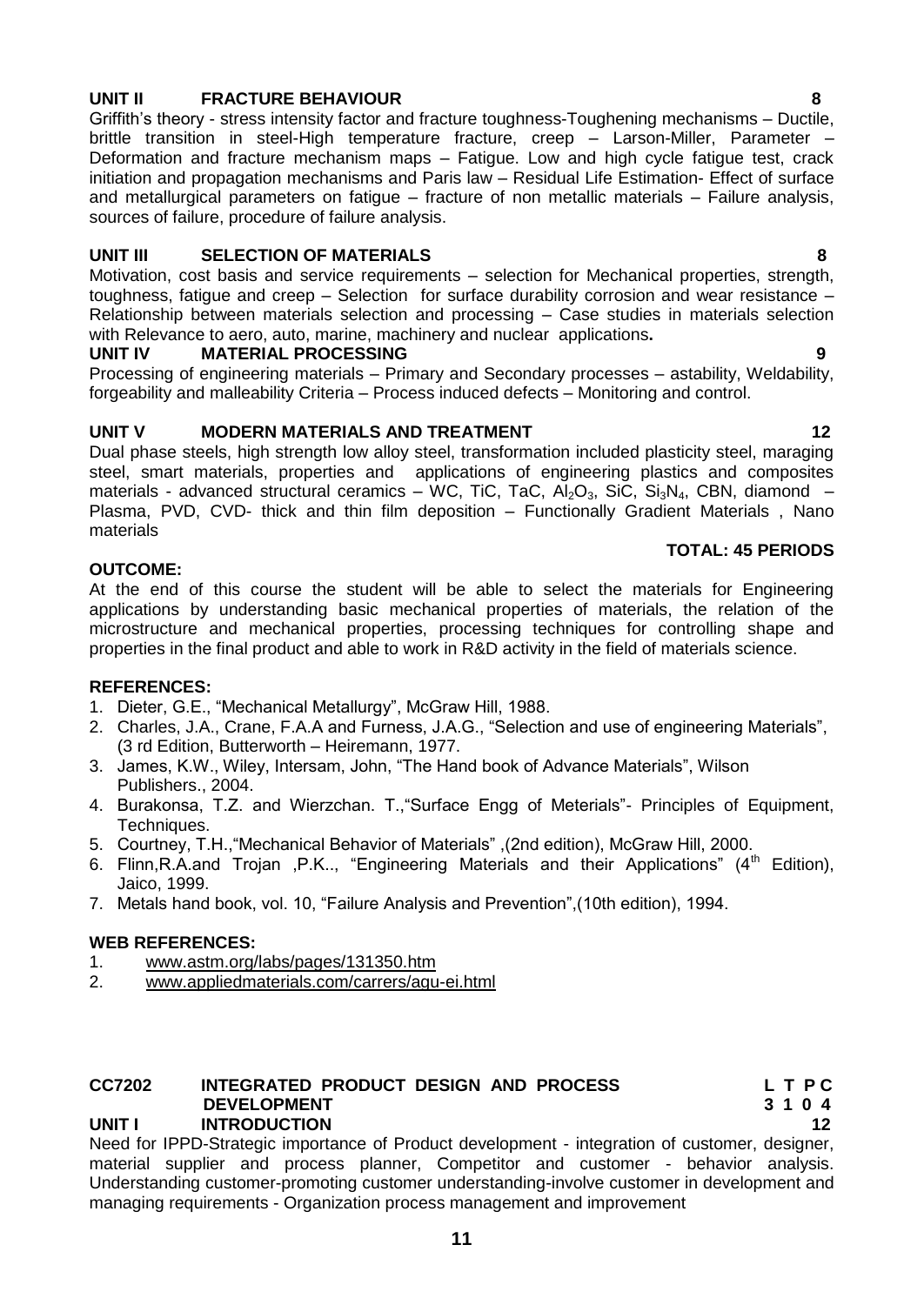# **12**

# **UNIT II CONCEPT GENERATION, SELECTION AND TESTING 12**

Plan and establish product specifications. Task - Structured approaches - clarification - searchexternally and internally-Explore systematically - reflect on the solutions and processes - concept selection - methodology - benefits. Implications - Product change - variety - component standardization - product performance - manufacturability – Concept Testing Methodologies.

# **UNIT III** PRODUCT ARCHITECTURE 12

Product development management - establishing the architecture - creation - clustering geometric layout development - Fundamental and incidental interactions - related system level design issues - secondary systems -architecture of the chunks - creating detailed interface specifications-Portfolio Architecture.

# **UNIT IV INDUSTRIAL DESIGN 12**

Integrate process design - Managing costs - Robust design - Integrating CAE, CAD, CAM tools – Simulating product performance and manufacturing processes electronically - Need for industrial design-impact – design process - investigation of customer needs - conceptualization - refinement - management of the industrial design process - technology driven products - user - driven products - assessing the quality of industrial design.

# **UNIT V DESIGN FOR MANUFACTURING AND PRODUCT DEVELOPMENT 12**

Definition - Estimation of Manufacturing cost-reducing the component costs and assembly costs – Minimize system complexity - Prototype basics - Principles of prototyping - Planning for prototypes - Economic Analysis - Understanding and representing tasks-baseline project planning accelerating the project-project execution. **TOTAL: 60 PERIODS**

# **A Term Project/Presentation must be given for Assessment – 3 (Compulsory)**

### **TEXT BOOK:**

1. Product Design and Development, Karl T.Ulrich and Steven D.Eppinger, McGraw –Hill International Edns.1999

# **REFERENCES**

- 1. Concurrent Engg./Integrated Product Development. Kemnneth Crow, DRM Associates, 6/3,Via Olivera, Palos Verdes, CA 90274(310) 377-569,Workshop Book
- 2. Effective Product Design and Development, Stephen Rosenthal, Business One Orwin, Homewood, 1992,ISBN, 1-55623-603-4
- 3. Tool Design Integrated Methods for successful Product Engineering, Stuart Pugh, Addison Wesley Publishing,Neyourk,NY,1991, ISBN 0-202-41639-5
- 4. [www.me.mit/2.7444.](http://www.me.mit/2.7444)

# **CC7211 CAM LAB L T P C**

**0 0 2 1**

Simulation and Machining using CNC / DNC Machine Tools – Use of FEM Packages - Relational Data Base – Networking – Practice on Computer Aided Measuring Instruments - Image Processing – Software Development for Manufacturing – CNC Controllers – Use of advanced CNC Machining Packages – Business Data Processing.

# **EQUIPMENTS FOR CAM LAB**

1. CAM Software for tool path generation for planer machining, contour machining, drilling, turning etc. & post processing modulus for different CNC controllers : 10 Nos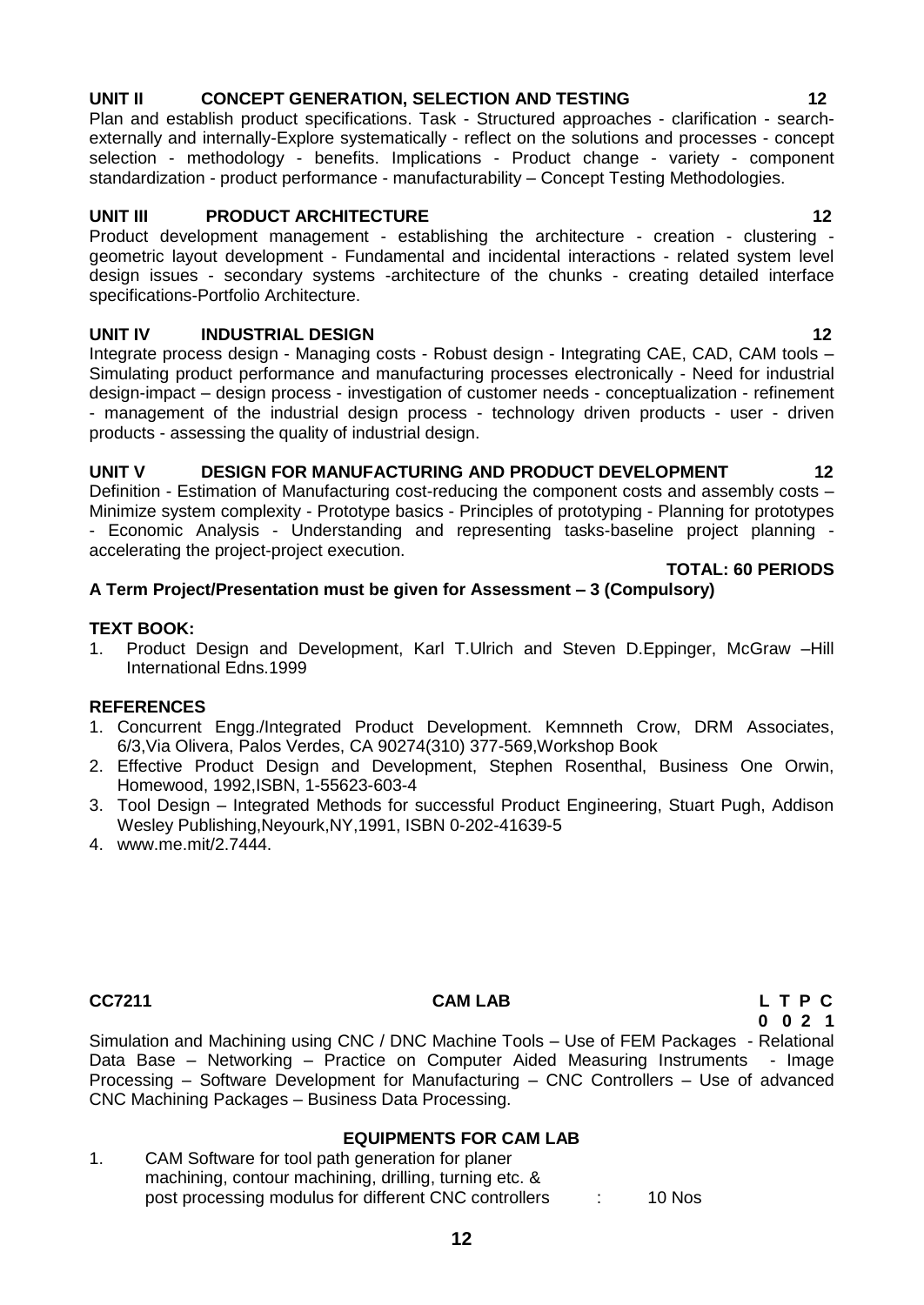| 2. | Medium production type CNC turning center with |   |   |
|----|------------------------------------------------|---|---|
|    | popular industrial type controller             |   |   |
| 3. | Medium production type CNC machining center    |   |   |
|    | with popular industrial type controller        |   |   |
| 4. | <b>Bench Model CMM</b>                         | ٠ |   |
| 5. | Vision & image processing software             |   | 2 |
| 6. | Data Processing Software                       |   | 2 |
|    |                                                |   |   |

# <span id="page-12-0"></span>**CC7212** DESIGN PROJECT L T P C

### **OBJECTIVES:**

 The main objective is to give an opportunity to the student to achieve integrated mechanical design of a product through parts design assembly preparation of manufacturing drawings.

# **GUIDELINE FOR REVIEW AND EVALUATION**

Each students works under a project supervisor. The product system /component(s) to be designed may be decided in consultation with the supervisor and if possible with an industry. A project report to be submitted by the student which will be reviewed and evaluated for internal assessment by a Committee constituted by the Head of the Department. At the end of the semester examination the project work is evaluated based on oral presentation and the project report jointly by external and internal examiners

### **OUTCOMES:**

- Use of design principles and develop conceptual and engineering design of any components.
- Ability to integrate the parts design with assembly and ability to prepare manufacturing drawings.

### **CC7001 COMPUTER CONTROL IN PROCESS PLANNING L T P C**

### UNIT **INTRODUCTION**

The Place of Process Planning in the Manufacturing cycle - Process Planning and Production Planning – Process Planning and Concurrent Engineering, CAPP, Group Technology.

### **UNIT II PART DESIGN REPRESENTATION 9**

Design Drafting - Dimensioning - Conventional tolerance - Geometric tolerance - CAD - input / output devices - topology - Geometric transformation - Perspective transformation - Data structure - Geometric modelling for process planning - GT coding - The optiz system - The MICLASS system.

### **UNIT III PROCESS ENGINEERING AND PROCESS PLANNING 9**

Experienced, based planning - Decision table and decision trees - Process capability analysis - Process Planning - Variant process planning - Generative approach - Forward and Backward planning, Input format, Al.

# **UNIT IV COMPUTER AIDED PROCESS PLANNING SYSTEMS 9**

Logical Design of a Process Planning - Implementation considerations -manufacturing system components, production Volume, No. of production families - CAM-I, CAPP, MIPLAN, APPAS, AUTOPLAN and PRO, CPPP.

### **TOTAL : 45 PERIODS**

**TOTAL: 30 PERIODS**

 **0 0 3 2**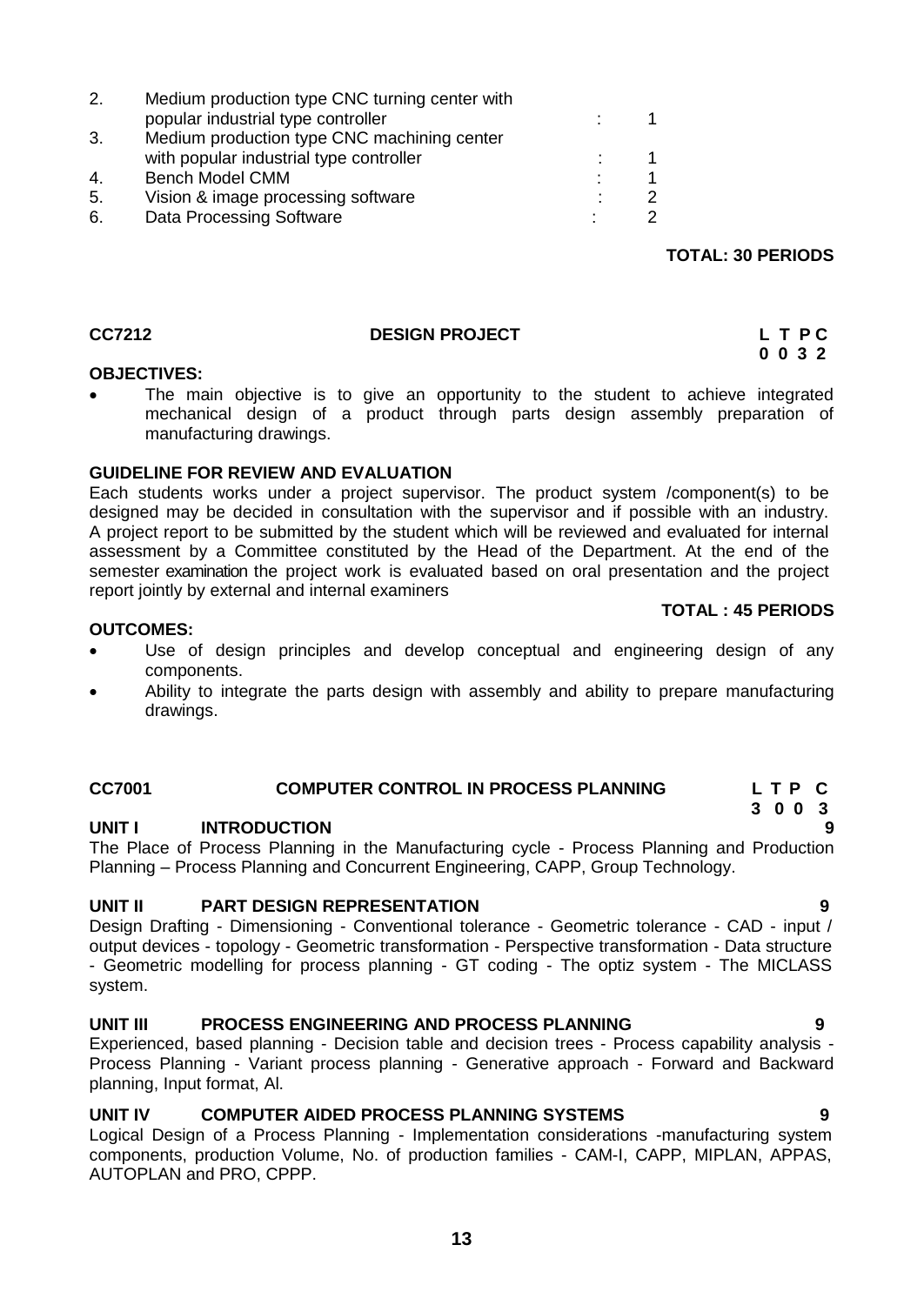### **UNIT V AN INTERGRADED PROCESS PLANNING SYSTEMS 9**

Totally integrated process planning systems - An Overview - Modulus structure - Data Structure, operation - Report Generation, Expert process planning.

### **TOTAL: 45 PERIODS**

### **REFERENCES**

- 1. Gideon Halevi and Roland D. Weill, " Principles of Process Planning ", A logical approach, Chapman & Hall, 1995.
- 2. Tien-Chien Chang, Richard A.Wysk, "An Introduction to automated process planning systems ", Prentice Hall, 1985.
- 3. Chang, T.C., " An Expert Process Planning System ", Prentice Hall, 1985.
- 4. Nanua Singh, " Systems Approach to Computer Integrated Design and Manufacturing ", John Wiley & Sons, 1996.
- 5. Rao, "Computer Aided Manufacturing ", Tata McGraw Hill Publishing Co., 2000.

### **WEB REFERENCES:**

1. http://claymore.engineer.gusu.edu/jackh/eod/automate/capp/capp.htm

2. http://Estraj.ute.sk/journal/engl/027/027.htm

### **ED7001 OPTIMIZATION TECHNIQUES IN DESIGN L T P C**

### **UNIT I UNCONSTRAINED OPTIMIZATION TECHNIQUES 10**

Introduction to optimum design - General principles of optimization – Problem formulation & their classifications - Single variable and multivariable optimization, Techniques of unconstrained minimization – Golden section, Random, pattern and gradient search methods – Interpolation methods.

### **UNIT II CONSTRAINED OPTIMIZATION TECHNIQUES 10**

Optimization with equality and inequality constraints - Direct methods – Indirect methods using penalty functions, Lagrange multipliers - Geometric programming

### **UNIT III ADVANCED OPTIMIZATION TECHNIQUES 10**

Multi stage optimization – dynamic programming; stochastic programming; Multi objective optimization, Genetic algorithms and Simulated Annealing techniques; Neural network & Fuzzy logic principles in optimization.

### **UNIT IV STATIC APPLICATIONS 8**

Structural applications – Design of simple truss members - Design applications – Design of simple axial, transverse loaded members for minimum cost, weight – Design of shafts and torsionally loaded members – Design of springs.

### **UNIT V DYNAMIC APPLICATIONS 7**

Dynamic Applications – Optimum design of single, two degree of freedom systems, vibration absorbers. Application in Mechanisms – Optimum design of simple linkage mechanisms.

### **REFERENCES**

- 1. Rao, Singaresu, S., "Engineering Optimization Theory & Practice", New Age International (P) Limited, New Delhi, 2000.
- 2. Johnson Ray, C., "Optimum design of mechanical elements", Wiley, John & Sons, 1990.
- 3. Kalyanamoy Deb, "Optimization for Engineering design algorithms and Examples", Prentice Hall of India Pvt. 1995.
- 4. Goldberg, D.E., "Genetic algorithms in search, optimization and machine", Barnen, Addison-Wesley, New York, 1989.

# **TOTAL: 45 PERIODS**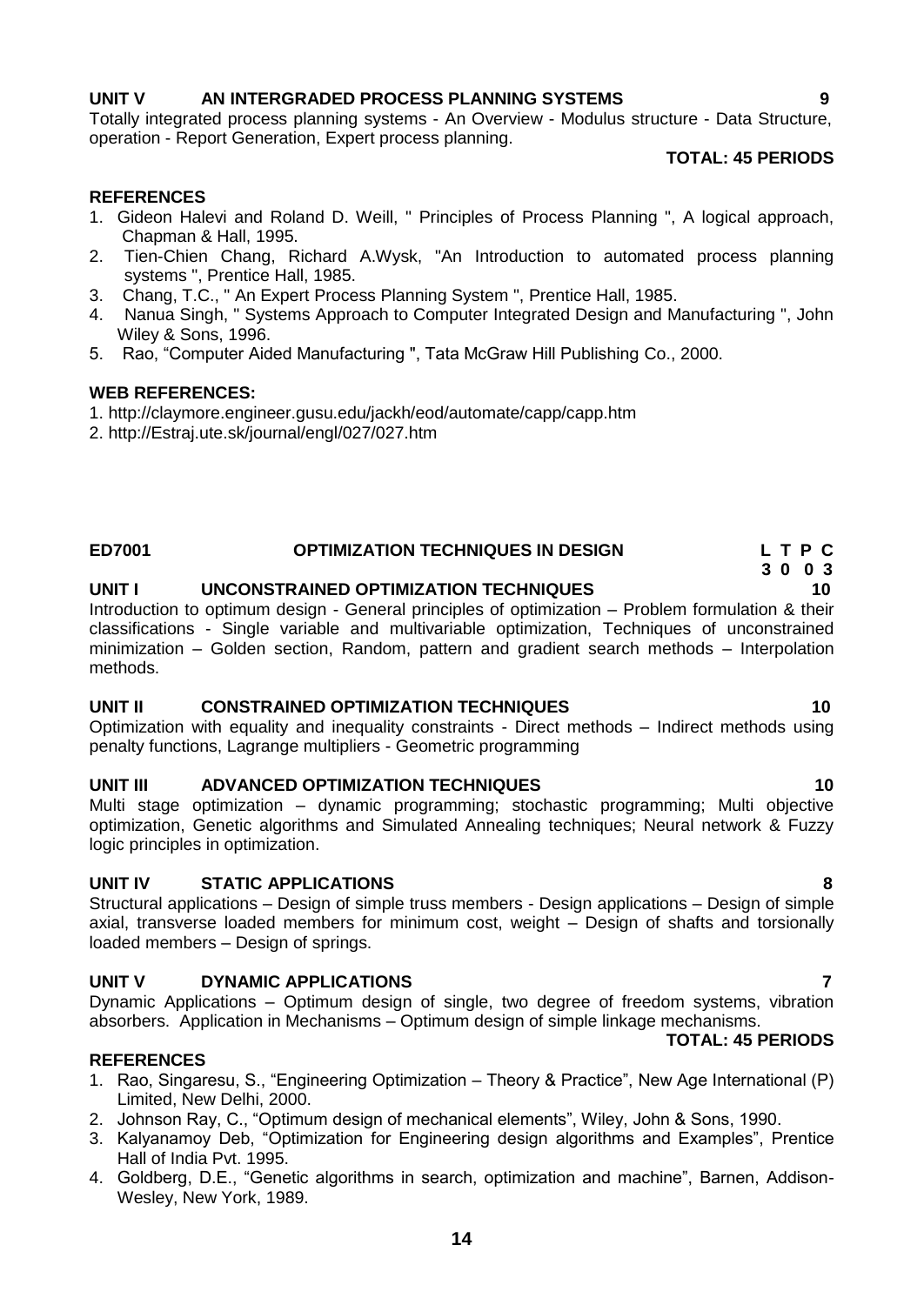# **ED7101 ADVANCED MECHANICS OF MATERIALS L T P C**

### **OBJECTIVES:**

To know the fundamentals of mechanics of materials under various loading conditions.

### **UNIT I ELASTICITY**

Stress-Strain relations and general equations of elasticity in Cartesian, Polar and curvilinear coordinates, differential equations of equilibrium-compatibility-boundary conditions-representation of three-dimensional stress of a tension generalized hook's law - St. Venant's principle - plane stress - Airy's stress function. Energy methods.

### **UNIT II SHEAR CENTER AND UNSYMMETRICAL BENDING 10**

Location of shear center for various thin sections - shear flows. Stresses and Deflections in beams subjected to unsymmetrical loading-kern of a section.

### **UNIT III STRESSES IN FLAT PLATES AND CURVED MEMBERS 10**

Circumference and radial stresses – deflections - curved beam with restrained ends - closed ring subjected to concentrated load and uniform load - chain links and crane hooks. Solution of rectangular plates – pure bending of plates – deflection – uniformly distributed load – various end conditions

### **UNIT IV TORSION OF NON-CIRCULAR SECTIONS 7**

Torsion of rectangular cross section - St.Venants theory - elastic membrane analogy - Prandtl's stress function - torsional stress in hollow thin walled tubes.

### **UNIT V STRESSES IN ROTATING MEMBERS AND CONTACT STRESSES 9**

Radial and tangential stresses in solid disc and ring of uniform thickness and varying thickness allowable speeds. Methods of computing contact stress- deflection of bodies in point and line contact applications.

### **OUTCOME:**

• It helps the students to be familiarized with the stresses under different loading conditions.

### **REFERENCES**

- 1. Arthur P Boresi, Richard J. Schmidt, "Advanced mechanics of materials",John Wiley, 2002.
- 2. Timoshenko and Goodier, "Theory of Elasticity", McGraw Hill.
- 3. Robert D. Cook, Warren C. Young, "Advanced Mechanics of Materials", Mc-millan pub. Co., 1985.
- 4. Srinath. L.S., "Advanced Mechanics of solids", Tata McGraw Hill, 1992.
- 5. G H Ryder Strength of Materials Macmillan, India Ltd, 2007.
- 6. Allan F. Bower, "Applied Mechanics of Solids", CRC press Special Indian Edition -2012, 2010
- 7. K. Baskar and T.K. Varadan, "Theory of Isotropic/Orthotropic Elasticity", Ane Books Pvt. Ltd., New Delhi, 2009

### **ED7005 DESIGN OF MATERIAL HANDLING EQUIPMENTS L T P C (Use of Approved Data Book Is Permitted) 3 0 0 3**

### **OBJECTIVES:**

 To impart students on the need, use, application and design of different material handling techniques, equipments and machines used in common use and in industrial sector

 **3 0 0 3**

**TOTAL : 45 PERIODS**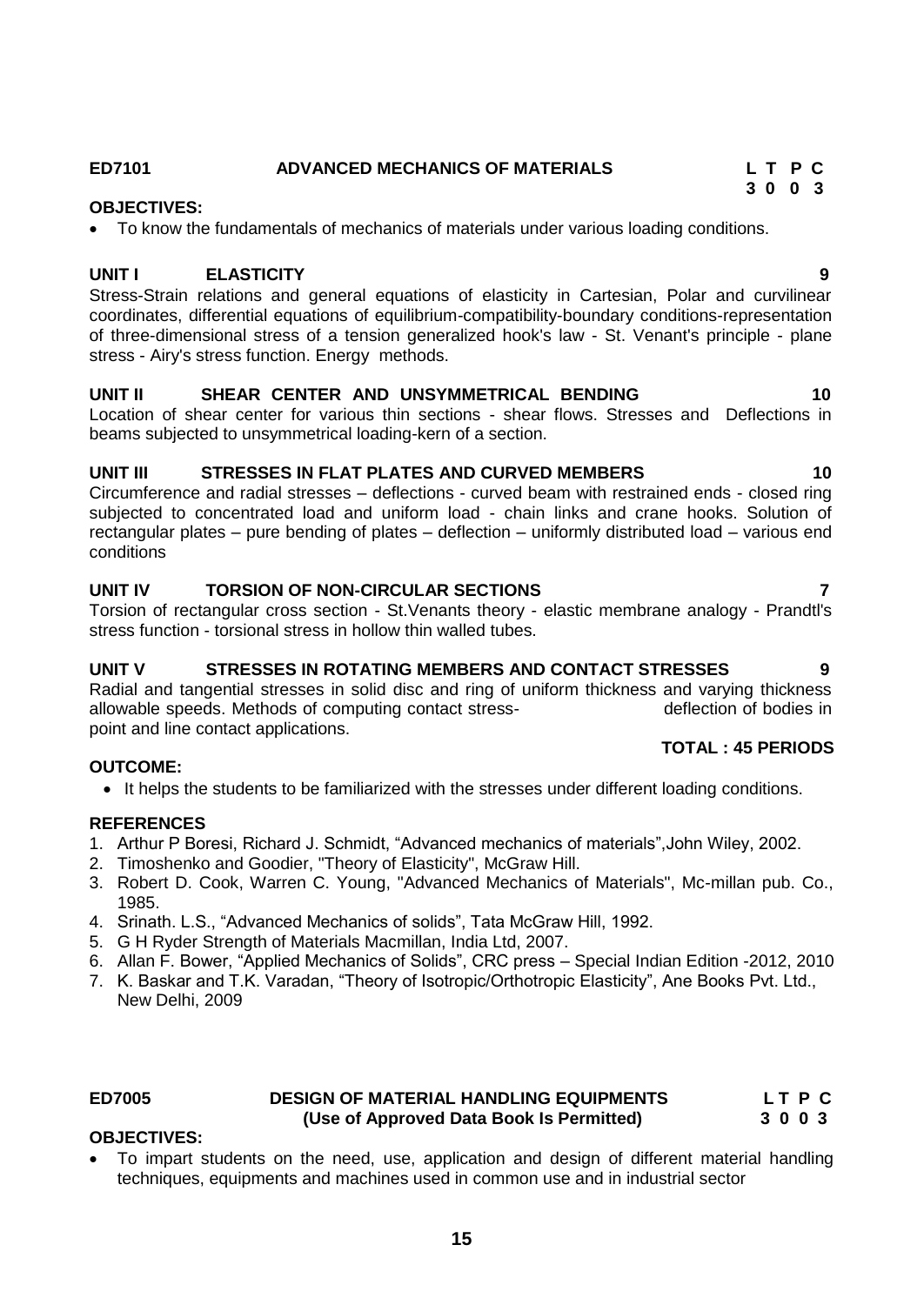- **REFERENCES** 1. Rudenko, N., Materials handling equipment, ELnvee Publishers, 1970.
- 2. Spivakovsy, A.O. and Dyachkov, V.K., Conveying Machines, Volumes I and II, MIR Publishers, 1985.
- 3. Alexandrov, M., Materials Handling Equipments, MIR Publishers, 1981.
- 4. Boltzharol, A., Materials Handling Handbook, The Ronald Press Company, 1958.
- 5. P.S.G. Tech., "Design Data Book", Kalaikathir Achchagam, Coimbatore, 2003.
- 6. Lingaiah. K. and Narayana Iyengar, "Machine Design Data Hand Book", Vol.1 & 2, Suma Publishers, Bangalore, 1983

# **CC7002 MECHATRONICS APPLICATIONS IN MANUFACTURING L T P C**

### **UNIT I INTRODUCTION 9**

Introduction to Mechatronics - Systems - Mechatronics in Products - Measurement Systems - Control Systems - Traditional design and Mechatronics Design.

### **UNIT II SENSORS AND TRANSDUCERS 9**

Introduction - Performance Terminology - Displacement, Position and Proximity - Velocity and Motion - Fluid pressure - Temperature sensors - Light sensors - Selection of sensors - Signal processing - Servo systems.

# **UNIT III MICROPROCESSORS IN MECHATRONICS 9**

Introduction - Architecture - Pin configuration - Instruction set - Programming of Microprocessors using 8085 instructions - Interfacing input and output devices - Interfacing D/A converters and A/D converters –Applications - Temperature control - Stepper motor control - Traffic light controller.

# **UNIT IV PROGRAMMABLE LOGIC CONTROLLERS 9**

Introduction - Basic structure - Input / Output processing - Programming -Mnemonics Timers, Internal relays and counters - Data handling - Analog input / output - Selection of PLC.

# **UNIT V DESIGN AND MECHATRONICS 9**

Designing - Possible design solutions - Case studies of Mechatronics systems.

**16**

### **OUTCOME:**

- The course would familiarize the student on the technique to select suitable material handling equiment and design them based on the need.
- **UNIT I MATERIALS HANDLING EQUIPMENT 5**

Types, selection and applications

### **UNIT II DESIGN OF HOISTS 10**

Design of hoisting elements: Welded and roller chains - Hemp and wire ropes - Design of ropes, pulleys, pulley systems, sprockets and drums, Load handling attachments. Design of forged hooks and eye hooks – crane grabs - lifting magnets - Grabbing attachments - Design of arresting gear - Brakes: shoe, band and cone types.

### **UNIT III DRIVES OF HOISTING GEAR 10**

Hand and power drives - Traveling gear - Rail traveling mechanism - cantilever and monorail cranes - slewing, jib and luffing gear - cogwheel drive - selecting the motor ratings.

### **UNIT IV CONVEYORS** 10

Types - description - design and applications of Belt conveyors, apron conveyors and escalators Pneumatic conveyors, Screw conveyors and vibratory conveyors.

### **UNIT V ELEVATORS 10**

Bucket elevators: design - loading and bucket arrangements - Cage elevators - shaft way, guides, counter weights, hoisting machine, safety devices - Design of fork lift trucks.

# **TOTAL: 45 PERIODS**

 **3 0 0 3**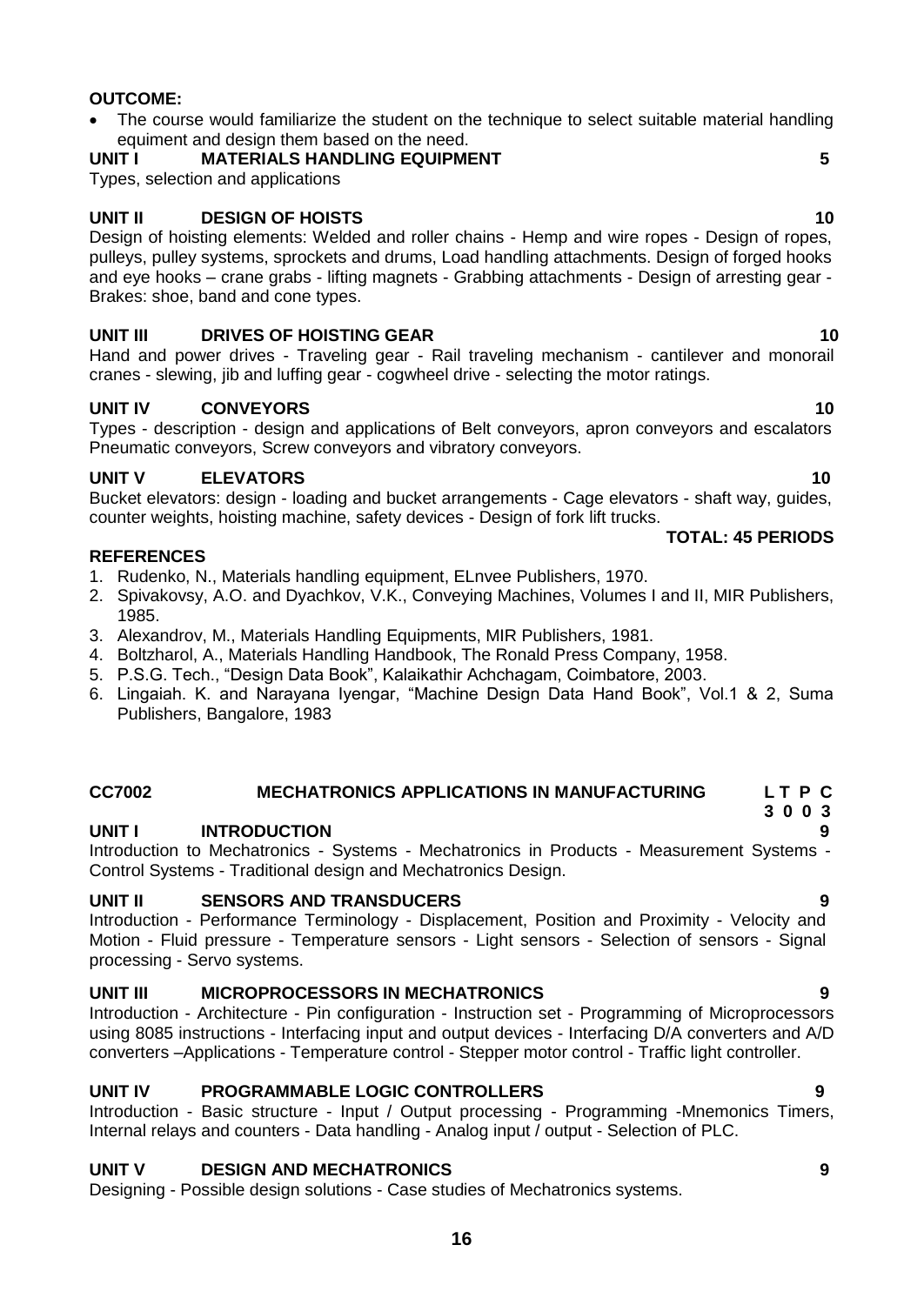### **TEXT BOOKS:**

- 1. Michael B.Histand and David G. Alciatore, " Introduction to Mechatronics and Measurement Systems", McGraw-Hill International Editions, 1999.
- 2. Bradley, D.A., Dawson, D, Buru, N.C. and Loader, AJ, "Mechatronics ", Chapman and Hall, 1993.
- 3. Ramesh.S, Gaonkar, "Microprocessor Architecture, Programming and Applications" Wiley Eastern, 1998.
- 4. Lawrence J.Kamm, " Understanding Electro-Mechanical Engineering, An Introduction to Mechatronics ", Prentice-Hall, 2000.
- 5. Ghosh, P.K. and Sridhar, P.R., 0000 to 8085, "Introduction to Microprocessors for Engineers and Scientists ", Second Edition, Prentice Hall, 1995.

### **WEB REFERENCE:**

1. [www.cs.Indiana.edu.](http://www.cs.indiana.edu/)

# <span id="page-16-0"></span>**CC7003 INDUSTRIAL SAFETY MANAGEMENT L T P C**

### **UNIT I SAFETY MANAGEMENT 9**

Evaluation of modern safety concepts - Safety management functions - safety organization, safety department - safety committee, safety audit - performance measurements and motivation employee participation in safety - safety and productivity.

### **UNIT II OPERATIONAL SAFETY 9**

Hot metal Operation - Boiler, pressure vessels - heat treatment shop - gas furnace operation electroplating-hot bending pipes - Safety in welding and cutting. Cold-metal Operation - Safety in Machine shop - Cold bending and chamfering of pipes - metal cutting - shot blasting, grinding, painting - power press and other machines.

### **UNIT III SAFETY MEASURES 9**

Layout design and material handling - Use of electricity - Management of toxic gases and chemicals - Industrial fires and prevention - Road safety - highway and urban safety - Safety of sewage disposal and cleaning - Control of environmental pollution - Managing emergencies in Industries - planning, security and risk assessments, on- site and off site. Control of major industrial hazards.

### **UNIT IV ACCIDENT PREVENTION 9**

Human side of safety - personal protective equipment - Causes and cost of accidents. Accident prevention programmes - Specific hazard control strategies - HAZOP - Training and development of employees - First Aid- Fire fighting devices - Accident reporting, investigation.

### **UNIT V SAFETY, HEALTH, WELFARE & LAWS 9**

Safety and health standards - Industrial hygiene - occupational diseases prevention - Welfare facilities - History of legislations related to Safety-pressure vessel act-Indian boiler act - The environmental protection act - Electricity act - Explosive act.

### **TEXT BOOKS:**

- 1. John V. Grimaldi and Rollin H. Simonds, "Safety Management", All India Travellers bookseller, New Delhi-1989.
- 2. Krishnan N.V., "Safety in Industry", Jaico Publisher House, 1996.

### **REFERENCES:**

- 1. Occupational Safety Manual BHEL.
- 2. Industrial safety and the law by P.M.C. Nair Publisher's, Trivandrum.

### **TOTAL: 45 PERIODS**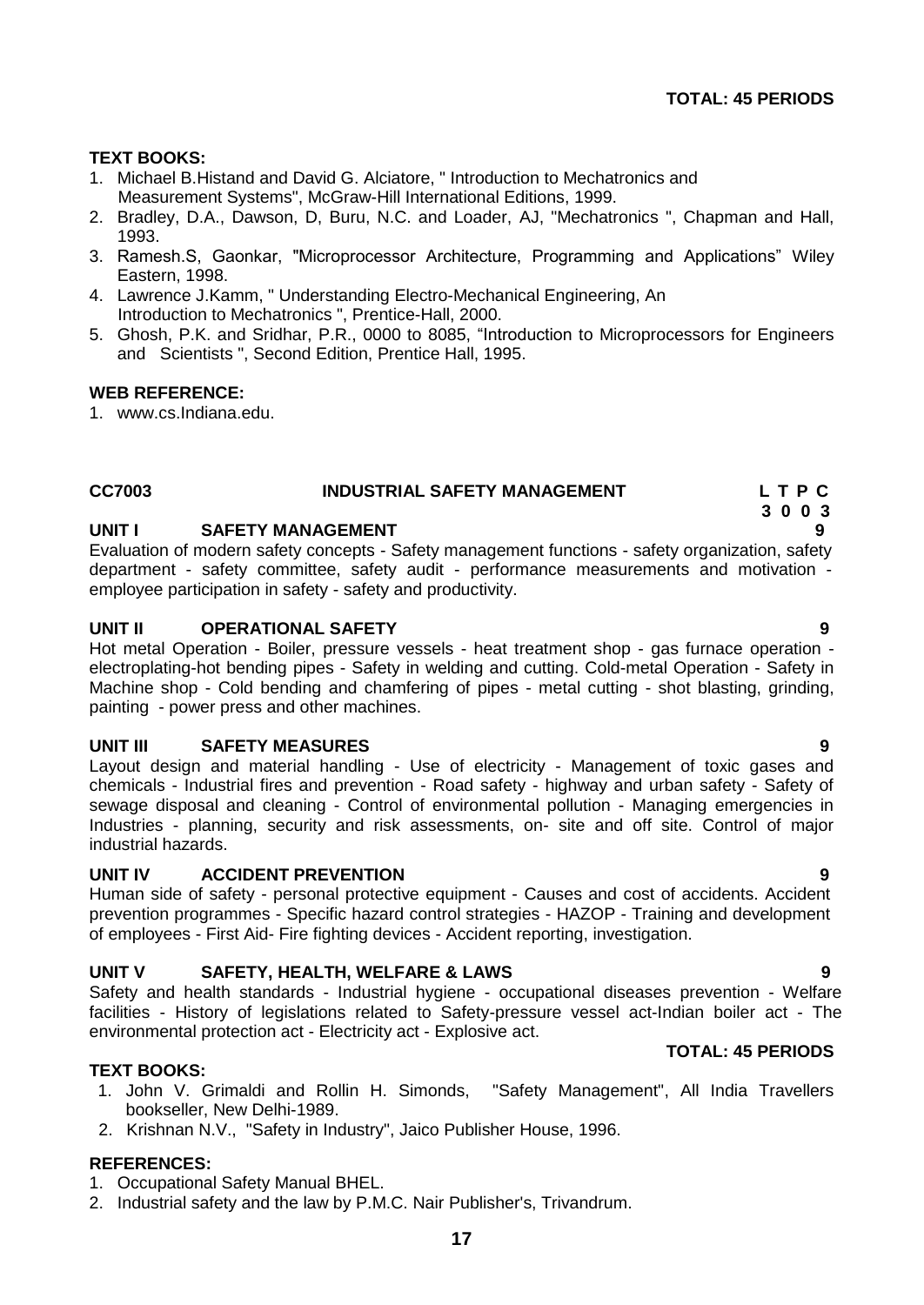- -
	- 5. Haslehurst M., "Manufacturing Technology", The ELBS, 1978.

# **18**

**UNIT IV DESIGN OF PRESS TOOL DIES** 10 Piercing die design – Pilots – Strippers and pressure pads- Presswork materials – Strip layout –

### **UNIT III DESIGN OF JIGS AND FIXTURES 10**

treatment **UNIT II DESIGN OF CUTTING TOOLS 9** Mechanics of Metal cutting –Oblique and orthogonal cutting- Chip formation and shear angle - Single-point cutting tools – Milling cutters – Hole making cutting tools- Broaching Tools - Design of

Introduction –Tool Engineering – Tool Classifications– Tool Design Objectives – Tool Design in manufacturing- Challenges and requirements- Standards in tool design-Tool drawings -Surface finish – Fits and Tolerances - Tooling Materials- Ferrous and Non ferrous Tooling Materials-Carbides, Ceramics and Diamond -Non metallic tool materials-Designing with relation to heat

Form relieved and profile relieved cutters-Design of gear and thread milling cutters

Introduction – Fixed Gages – Gage Tolerances –selection of material for Gages – Indicating Gages – Automatic gages – Principles of location – Locating methods and devices – Principles of clamping – Drill jigs – Chip formation in drilling – General considerations in the design of drill jigs – Drill bushings – Methods of construction –Thrust and Turning Moments in drilling - Drill jigs and modern manufacturing- Types of Fixtures – Vise Fixtures – Milling Fixtures – Boring Fixtures – Broaching Fixtures – Lathe Fixtures – Grinding Fixtures – Modular Fixtures – Cutting Force Calculations.

Types of Dies –Method of Die operation–Clearance and cutting force calculations- Blanking and Short-run tooling for Piercing – Bending dies – Forming dies – Drawing dies-Design and drafting.

### **UNIT V TOOL DESIGN FOR CNC MACHINE TOOLS 8**

Introduction –Tooling requirements for Numerical control systems – Fixture design for CNC machine tools- Sub plate and tombstone fixtures-Universal fixtures– Cutting tools– Tool holding methods– Automatic tool changers and tool positioners – Tool presetting– General explanation of the Brown and Sharp machine. **TOTAL: 45 PERIODS** 

### **REFERENCES:**

- 1. Cyrll Donaldson, George H.LeCain, V.C. Goold, "Tool Design", Tata McGraw Hill Publishing Company Ltd., 2000.
- 2. E.G.Hoffman," Jig and Fixture Design", Thomson Asia Pvt Ltd, Singapore, 2004
- 3. Prakash Hiralal Joshi, "Tooling data", Wheeler Publishing, 2000
- 4. Venkataraman K., "Design of Jigs, Fixtures and Presstools", TMH, 2005
- 
- 
- 4. Safety security and risk management by U.K. Singh & J.M. Dewan, A.P.H. Publishing company, New Delhi, 1996.
- 5. Singh, U.K. and Dewan, J.M., "Safety, Security and risk management", APH Publishing Company, New Delhi, 1996.

# 3. Managing emergencies in industries, Loss Prevention of India Ltd., Proceedings,1999.

# **ED7202 MECHANISMS DESIGN AND SIMULATION L T P C 3 0 0 3 UNIT I INTRODUCTION 9**

### **CD7003 ADVANCED TOOL DESIGN L T P C 3 0 0 3 UNIT I INTRODUCTION TO TOOL DESIGN 8**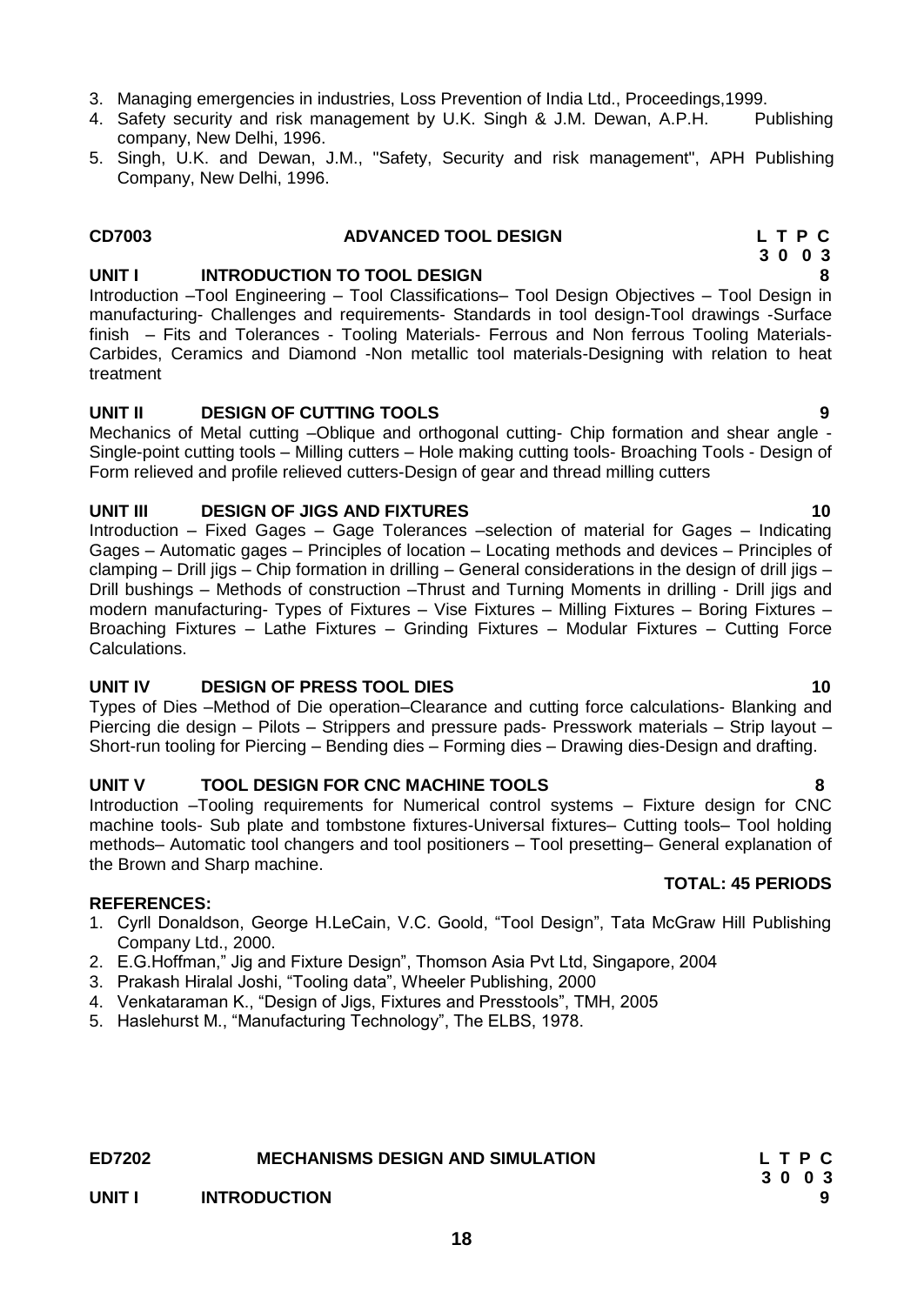Review of fundamentals of kinematics-classifications of mechanisms-components of mechanisms – mobility analysis – formation of one D.O.F. multi loop kinematic chains, Network formula – Gross motion concepts-Basic kinematic structures of serial and parallel robot manipulators-Compliant mechanisms-Equivalent mechanisms.

# **UNIT II KINEMATIC ANALYSIS 9**

Position Analysis – Vector loop equations for four bar, slider crank, inverted slider crank, geared five bar and six bar linkages. Analytical methods for velocity and acceleration Analysis– four bar linkage jerk analysis. Plane complex mechanisms-auxiliary point method. Spatial RSSR mechanism-Denavit-Hartenberg Parameters – Forward and inverse kinematics of robot manipulators.

# **UNIT III PATH CURVATURE THEORY, COUPLER CURVE 9**

Fixed and moving centrodes, inflection points and inflection circle. Euler Savary equation,graphical constructions – cubic of stationary curvature. Four bar coupler curve-cusp-crunode-coupler driven six-bar mechanisms-straight line mechanisms

# **UNIT IV SYNTHESIS OF FOUR BAR MECHANISMS 9**

Type synthesis – Number synthesis – Associated Linkage Concept. Dimensional synthesis – function generation, path generation, motion generation. Graphical methods- Pole techniqueinversion technique-point position reduction-two, three and four position synthesis of four- bar mechanisms. Analytical methods- Freudenstein's Equation-Bloch's Synthesis.

### **UNIT V SYNTHESIS OF COUPLER CURVE BASED MECHANISMS & CAM MECHANISMS 9**

Cognate Lingages-parallel motion Linkages. Design of six bar mechanisms-single dwell-double dwell-double stroke. Geared five bar mechanism-multi-dwell. Cam Mechanisms- determination of optimum size of cams. Mechanism defects. Study and use of Mechanism using Simulation Software packages. Students should design and fabricate a mechanism model as term project.

# **Total 45 + 30 = 75 PERIODS**

# **NOTE: TUTORIAL / PRACTICE: 30 PERIODS**

# **A Term Project must be given for Assessment – 3 (Compulsory)**

# **REFERENCES:**

- 1. Robert L.Norton., "Design of Machinery",Tata McGraw Hill, 2005.
- 2. Sandor G.N., and Erdman A.G., "Advanced Mechanism Design Analysis and Synthesis", Prentice Hall, 1984.
- 3. Uicker, J.J., Pennock, G. R. and Shigley, J.E., "Theory of Machines and Mechanisms", Oxford University Press, 2005.
- 4. Amitabha Ghosh and Asok Kumar Mallik, "Theory of Mechanism and Machines", EWLP, Delhi, 1999.
- 5. Kenneth J, Waldron, Gary L. Kinzel, "Kinematics, Dynamics and Design of Machinery", John Wiley-sons, 1999.
- 6. Ramamurti, V., "Mechanics of Machines", Narosa, 2005.

### <span id="page-18-0"></span>**IC7072 COMPUTATIONAL FLUID DYNAMICS L T P C**

 **3 0 0 3** 

### **AIM**

This course aims to introduce numerical modeling and its role in the field of heat and fluid flow, it will enable the students to understand the various discretisation methods and solving methodologies and to create confidence to solve complex problems in the field of heat transfer and fluid dynamics.

# **OBJECTIVES:**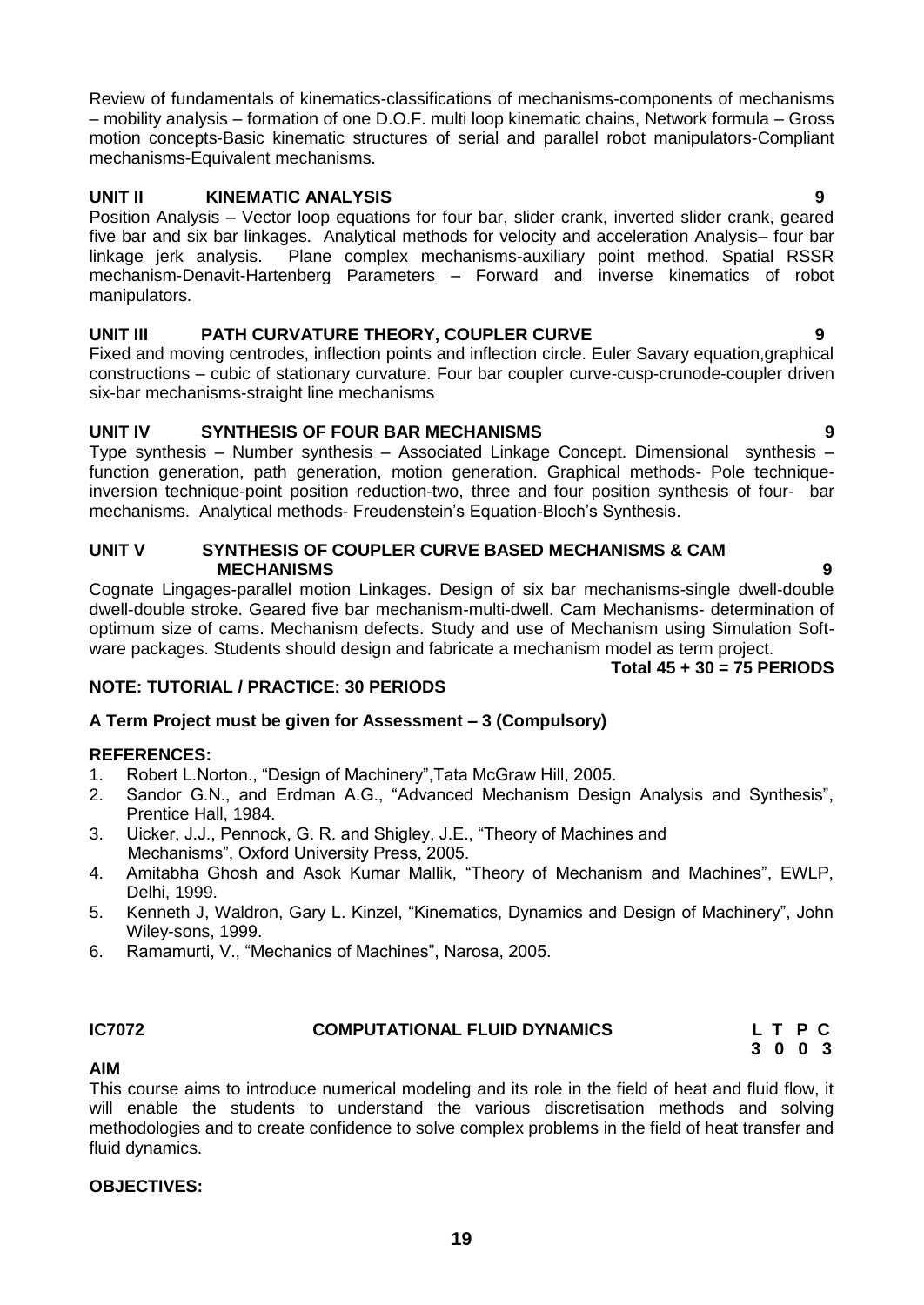• To develop finite difference and finite volume discretized forms of the CFD equations.

• To formulate explicit & implicit algorithms for solving the Euler Egns & Navier Stokes Egns.

**UNIT I GOVERNING DIFFERENTIAL EQUATION AND FINITE DIFFERENCE METHOD 10**

Classification, Initial and Boundary conditions – Initial and Boundary Value problems – Finite difference method, Central, Forward, Backward difference, Uniform and non-uniform Grids, Numerical Errors, Grid Independence Test.

# **UNIT II** CONDUCTION HEAT TRANSFER 10

Steady one-dimensional conduction, Two and three dimensional steady state problems, Transient one-dimensional problem, Two-dimensional Transient Problems.

# **UNIT III** INCOMPRESSIBLE FLUID FLOW **10** 10

Governing Equations, Stream Function – Verticity method, Determination of pressure for viscous flow, SIMPLE Procedure of Patankar and Spalding, Computation of Boundary layer flow, finite difference approach.

# UNIT IV CONVECTION HEAT TRANSFER AND FEM 10

Steady One-Dimensional and Two-Dimensional Convection – diffusion, Unsteady one-dimensional convection – diffusion, Unsteady two-dimensional convection – Diffusion – Introduction to finite element method – solution of steady heat conduction by FEM – Incompressible flow – simulation by FEM.

### **UNIT V TURBULENCE MODELS 5**

Algebraic Models – One equation model,  $K - \varepsilon$  Models, Standard and High and Low Reynolds number models, Prediction of fluid flow and heat transfer using standard codes.

### **REFERENCES**

- 1. Muralidhar, K., and Sundararajan, T., "Computational Fluid Flow and Heat Transfer", Narosa Publishing House, New Delhi, 1995.
- 2. Ghoshdasdidar, P.S., "Computer Simulation of flow and heat transfer" Tata McGraw-Hill Publishing Company Ltd., 1998.
- 3. Subas, V.Patankar "Numerical heat transfer fluid flow", Hemisphere Publishing Corporation, 1980.
- 4. Taylor, C and Hughes, J.B. "Finite Element Programming of the Navier- Stokes Equation", Pineridge Press Limited, U.K., 1981.
- 5. Anderson, D.A., Tannehill, J.I., and Pletcher, R.H., "Computational fluid Mechanics and Heat Transfer " Hemisphere Publishing Corporation, New York, USA,1984.
- 6. Fletcher, C.A.J. "Computational Techniques for Fluid Dynamics 1" Fundamental and General Techniques, Springer – Verlag, 1987.
- 7. Fletcher, C.A.J. "Computational Techniques for fluid Dynamics 2" Specific Techniques for Different Flow Categories, Springer – Verlag, 1987.
- 8. Bose, T.X., "Numerical Fluid Dynamics" Narosa Publishing House, 1997.

# **UNIT I RELIABILITY CONCEPT 9**

Reliability definition – Quality and Reliability– Reliability mathematics – Reliability functions – Hazard rate – Measures of Reliability – Design life –A priori and posteriori probabilities – Mortality of a component –Bath tub curve – Useful life.

### **UNIT II FAILURE DATA ANALYSIS 11**

Data collection –Empirical methods: Ungrouped/Grouped, Complete/Censored data – Time to failure distributions: Exponential, Weibull – Hazard plotting – Goodness of fit tests.

### **TOTAL: 45 PERIODS**

**CC7004 RELIABILITY IN ENGINEERING SYSTEMS L T P C 3 0 0 3**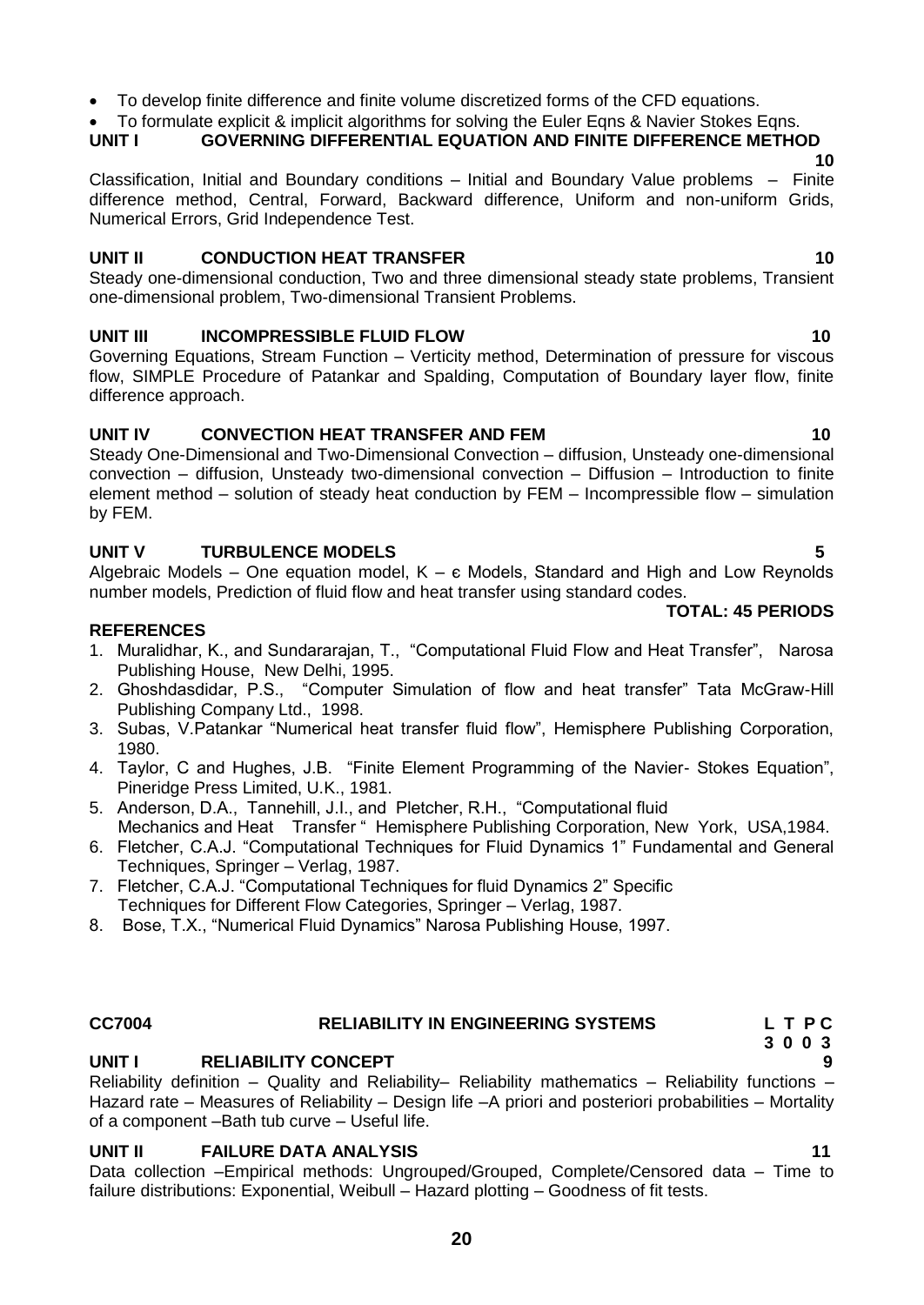# **UNIT III** RELIABILITY ASSESSMENT 10

Different configurations – Redundancy – m/n system – Complex systems: RBD – Baye's method – Cut and tie sets – Fault Tree Analysis – Standby system.

### **UNIT IV RELIABILITY MONITORING 8**

Life testing methods: Failure terminated – Time terminated – Sequential Testing –Reliability growth monitoring – Reliability allocation – Software reliability.

### **UNIT V RELIABILITY IMPROVEMENT THE RELIABILITY OF RELIABILITY OF RELIABILITY**

Analysis of downtime – Repair time distribution – System MTTR – Maintainability prediction – Measures of maintainability – System Availability – Replacement theory.

### **REFERENCES**

- 1. Charles E. Ebeling, "An introduction to Reliability and Maintainability engineering", TMH, 2000.
- 2. Roy Billington and Ronald N. Allan, "Reliability Evaluation of Engineering Systems", Springer, 2007.

# **ED7071 INDUSTRIAL ROBOTICS AND EXPERT SYSTEMS L T P C**

# **UNIT I INTRODUCTION AND ROBOT KINEMATICS 10**

Definition need and scope of Industrial robots – Robot anatomy – Work volume – Precision movement – End effectors – Sensors. Robot Kinematics – Direct and inverse kinematics – Robot trajectories – Control of robot manipulators – Robot dynamics – Methods for orientation and location of objects.

# **UNIT II ROBOT DRIVES AND CONTROL 9**

Controlling the Robot motion – Position and velocity sensing devices – Design of drive systems – Hydraulic and Pneumatic drives – Linear and rotary actuators and control valves – Electro hydraulic servo valves, electric drives – Motors – Designing of end effectors – Vacuum, magnetic and air operated grippers.

### **UNIT III ROBOT SENSORS**

Transducers and Sensors – Tactile sensor – Proximity and range sensors – Sensing joint forces – Robotic vision system – Image Representation - Image Grabbing –Image processing and analysis – Edge Enhancement – Contrast Stretching – Band Rationing - Image segmentation – Pattern recognition – Training of vision system.

# **UNIT IV ROBOT CELL DESIGN AND APPLICATION 9**

Robot work cell design and control – Safety in Robotics – Robot cell layouts – Multiple Robots and machine interference – Robot cycle time analysis. Industrial application of robots.

### **UNIT V ROBOT PROGRAMMING, ARTIFICIAL INTELLIGENCE AND EXPERT SYSTEMS 8**

Methods of Robot Programming – Characteristics of task level languages lead through programming methods – Motion interpolation. Artificial intelligence – Basics – Goals of artificial intelligence – AI techniques – problem representation in AI – Problem reduction and solution techniques - Application of AI and KBES in Robots.

### **TEXT BOOK:**

### **TOTAL: 45 PERIODS**

**TOTAL: 45 PERIODS**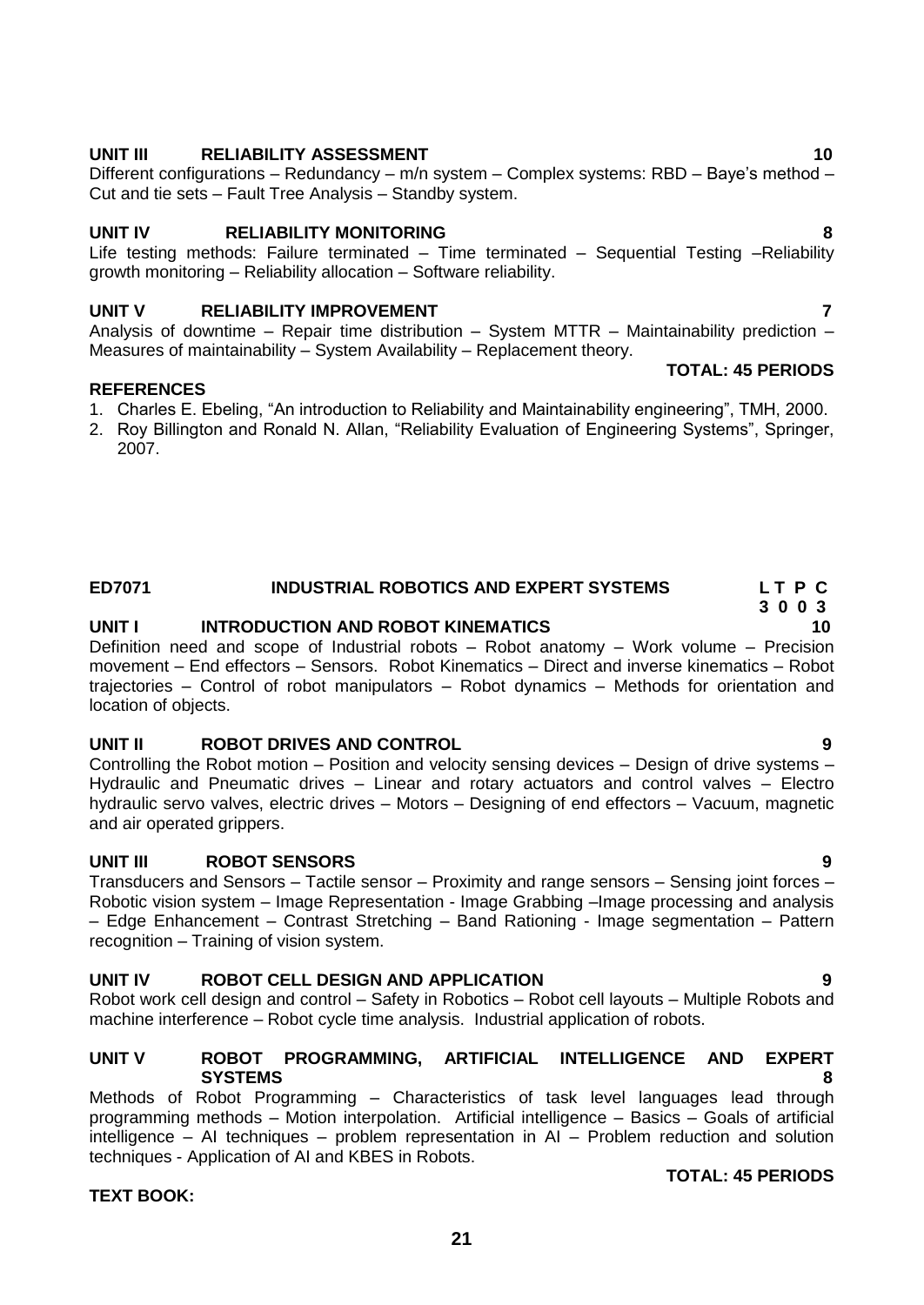1. K.S.Fu, R.C. Gonzalez and C.S.G. Lee, "Robotics Control, Sensing, Vision and Intelligence", Mc Graw Hill, 1987.

### **REFERENCES**

- 1. Yoram Koren," Robotics for Engineers' Mc Graw-Hill, 1987.
- 2. Kozyrey, Yu. "Industrial Robots", MIR Publishers Moscow, 1985.
- 3. Richard. D, Klafter, Thomas, A, Chmielewski, Michael Negin, "Robotics Engineering An Integrated Approach", Prentice-Hall of India Pvt. Ltd., 1984.
- 4. Deb, S.R." Robotics Technology and Flexible Automation", Tata Mc Graw-Hill, 1994.
- 5. Mikell, P. Groover, Mitchell Weis, Roger, N. Nagel, Nicholas G. Odrey," Industrial Robotics Technology, Programming and Applications", Mc Graw-Hill, Int. 1986.
- 6. Timothy Jordanides et al ,"Expert Systems and Robotics ", Springer –Verlag, New York, May 1991.

# **ED7004 DESIGN OF HYDRAULIC AND PNEUMATIC SYSTEMS L T P C**

### **UNIT I OIL HYDRAULIC SYSTEMS AND HYDRAULIC ACTUATORS 5**

Hydraulic Power Generators – Selection and specification of pumps, pump characteristics. Linear and Rotary Actuators – selection, specification and characteristics.

### **UNIT II CONTROL AND REGULATION ELEMENTS 12**

Pressure - direction and flow control valves - relief valves, non-return and safety valves - actuation systems.

### **UNIT III HYDRAULIC CIRCUITS 5**

Reciprocation, quick return, sequencing, synchronizing circuits - accumulator circuits - industrial circuits - press circuits - hydraulic milling machine - grinding, planning, copying, - forklift, earth mover circuits- design and selection of components - safety and emergency mandrels.

### **UNIT IV PNEUMATIC SYSTEMS AND CIRCUITS 46 CONSUMING AND CONSUMING ASSESSMENT ROOM OF A CONSUMING A LOCAL CONSUMING A LOCAL CONSUMING A LOCAL CONSUMING A LOCAL CONSUMING A LOCAL CONSUMING A LOCAL CONSUMING A LOCAL CONSUMIN**

Pneumatic fundamentals - control elements, position and pressure sensing - logic circuits switching circuits - fringe conditions modules and these integration - sequential circuits - cascade methods - mapping methods - step counter method - compound circuit design - combination circuit design.

### **UNIT V INSTALLATION, MAINTENANCE AND SPECIAL CIRCUITS 7**

Pneumatic equipments- selection of components - design calculations – application -fault finding hydro pneumatic circuits - use of microprocessors for sequencing - PLC, Low cost automation - Robotic circuits.  **TOTAL: 45 PERIODS** 

### **REFERENCES**

- 1. Antony Espossito, "Fluid Power with Applications", Prentice Hall, 1980.
- 2. Dudleyt, A. Pease and John J. Pippenger, "Basic fluid power", Prentice Hall, 1987.
- 3. Andrew Parr, "Hydraulic and Pneumatics" (HB), Jaico Publishing House, 1999.
- 4. Bolton. W., "Pneumatic and Hydraulic Systems ", Butterworth –Heinemann, 1997.
- 5. K.Shanmuga Sundaram, "Hydraulic and Pneumatic Controls: Understanding made Easy" S.Chand & Co Book publishers, New Delhi, 2006 (Reprint 2009).

### <span id="page-21-0"></span>**CC7005 DATA COMMUNICATION IN CAD / CAM L T P C**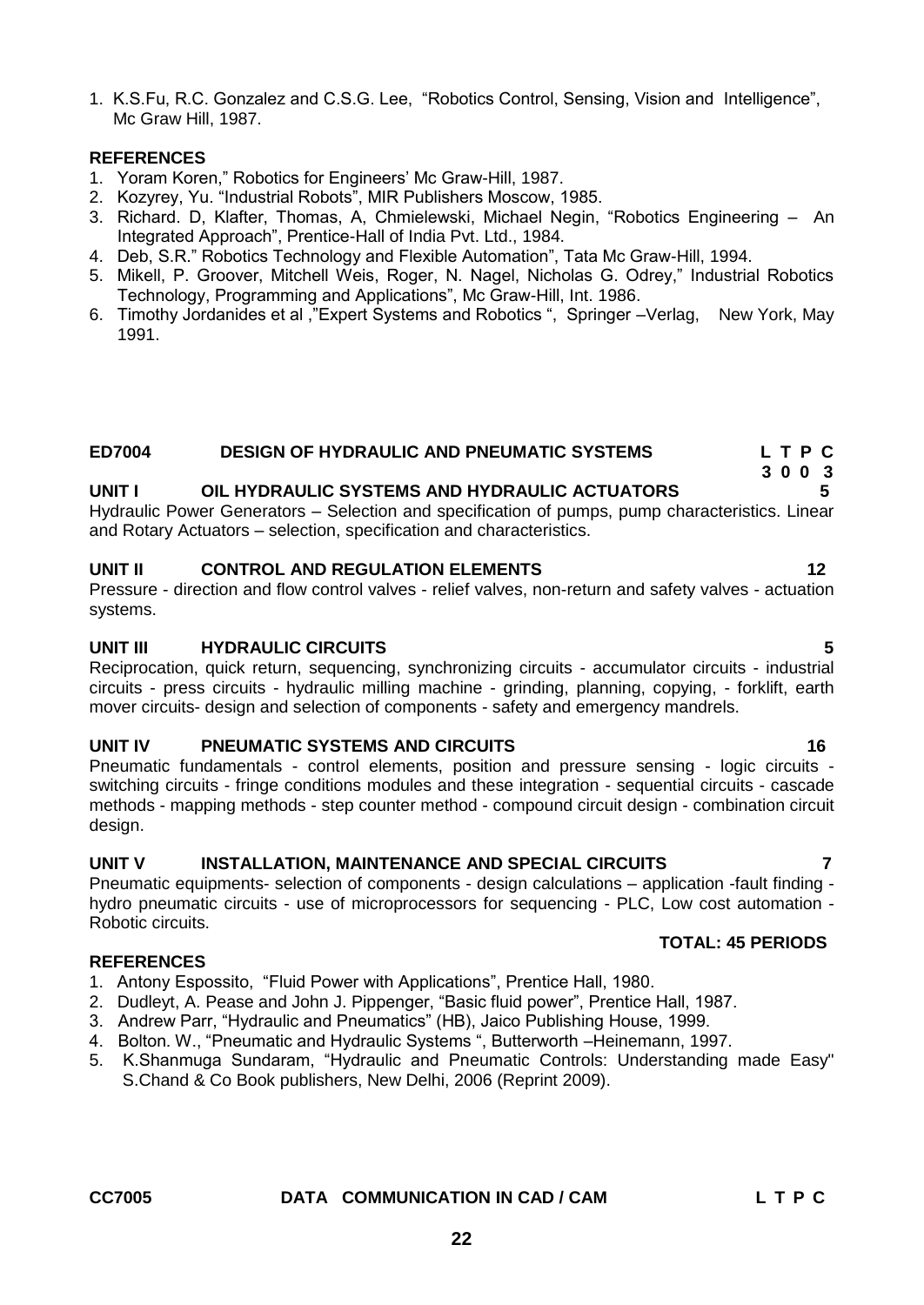### **3 0 0 3 UNIT I DIGITAL COMPUTERS & MICRO PROCESSORS 9**

Block diagram - register transfer language - arithmetic, logic and shift micro operations - instruction code - training and control instruction cycle - I/O and interrupt design of basic computer. Machine language - assembly language - assembler.

Registers ALU and Bus Systems - timing and control signals - machine cycle and timing diagram functional block diagrams of 80 x 86 and modes of operation. Features of Pentium Processors

### **UNIT II OPERATING SYSTEM & ENVIRONMENTS 9**

Types - functions - UNIX & WINDOWS NT - Architecture - Graphical User Interfaces Compilers - Analysis of the Source program - the phases of a compiler - cousins of the compiler, the grouping of phases - compiler construction tools.

### **UNIT III COMMUNICATION MODEL 9**

Data communication and networking - protocols and architecture - data transmission concepts and terminology - guided transmission media - wireless transmission - data encoding - asynchronous and synchronous communication - base band interface standards RS232C, RS449 interface.

### **UNIT IV COMPUTER NETWORKS 9**

Network structure - network architecture - the OSI reference model services - network standardization – example - Managing remote systems in network - network file systems - net working in manufacturing.

# **UNIT V INTERNET 9**

Internet services - Protocols - intranet information services - mail based service - system and network requirements - Internet tools - usenet - e-mail - IRC - www - FTP - Telnet.

### **REFERENCES**

- 1. Morris Mano. M., "Computer System Architecture", Prentice Hall of India, 1996.
- 2. Gaonkar R.S., "Microprocessor Architecture, Programming and Applications of 8085", Penram International, 1997
- 3. Peterson J.L., Galvin P. and Silberschaz, A., "Operating Systems Concepts", Addison Wesley, 1997.
- 4. Alfred V. Aho, Ravi Setjhi, Jeffrey D Ullman, "Compilers Principles Techniques and Tools", Addison Wesley, 1986.
- 5. William Stallings, "Data of Computer Communications" Prentice Hall of India, 1997.
- 6. Andrew S. Tanenbanum "Computer Networks", Prentice Hall of India 3rd Edition, 1996.
- 7. Christian Crumlish, "The ABC's of the Internet", BPB Publication, 1996.

### **CC7006 PERFORMANCE MODELLING AND ANALYSIS OF L T P C MANUFACTURING SYSTEM 3 0 0 3** UNIT I MANUFACTURING SYSTEMS & CONTROL

Automated Manufacturing Systems - Modelling - Role of performance modelling - simulation models- Analytical models. Product cycle - Manufacturing automation - Economics of scale and scope - input/output model - plant configurations. Performance measures - Manufacturing leadtime - Work in process -Machine utilization - Throughput – Capacity - Flexibility - performability - Quality. Control Systems - Control system architecture - Factory communications - Local area networks - Factory net works - Open systems interconnection model - Net work to network interconnections - Manufacturing automation protocol - Database management system.

### **UNIT II MANUFACTURING PROCESSES 9**

Examples of stochastic processes - Poisson process Discrete time Markov chain models - Definition and notation - Sojourn times in states - Examples of DTMCs in manufacturing -

**TOTAL: 45 PERIODS**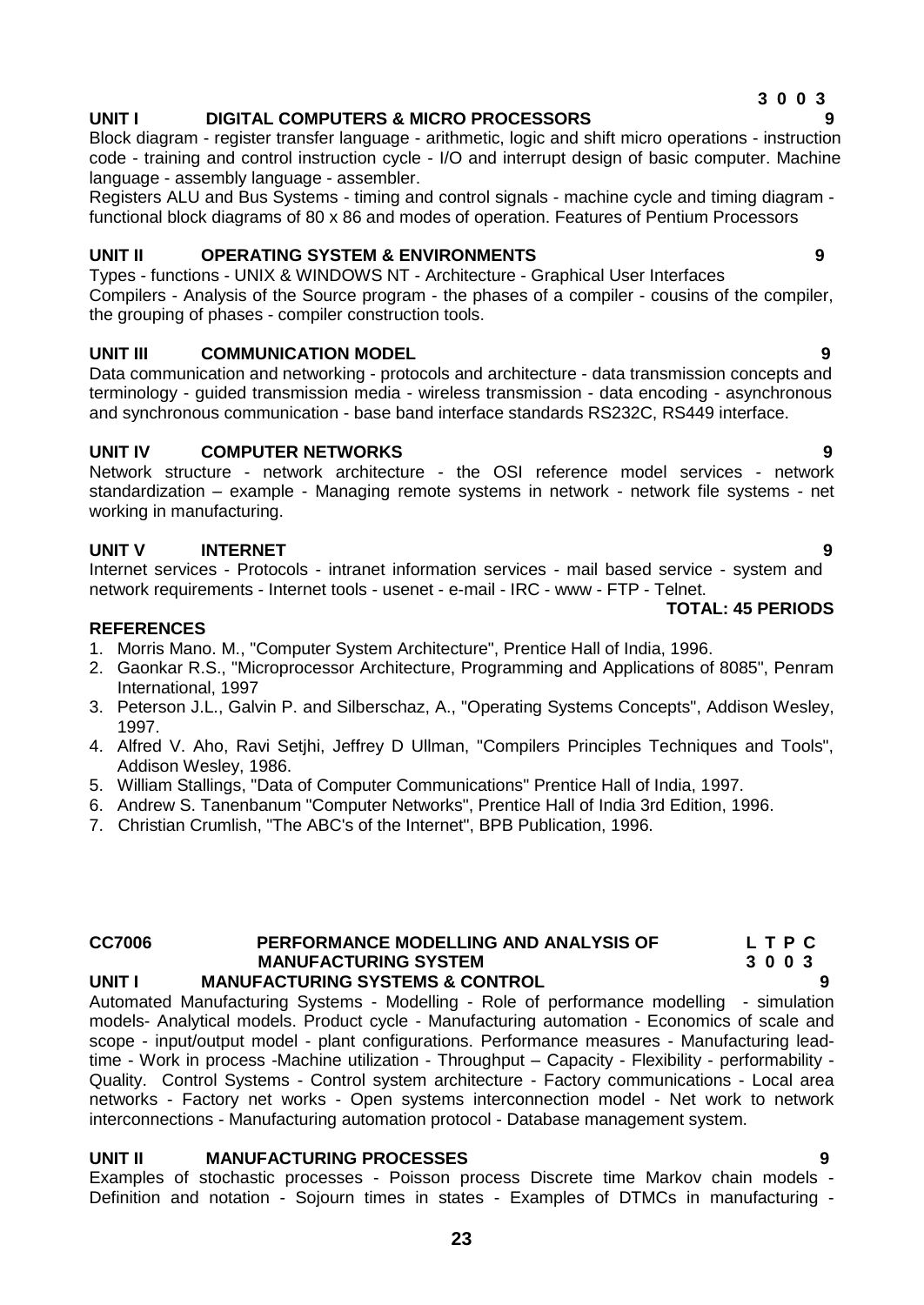Chapman - Kolmogorov equation - Steady-state analysis. Continuous Time Markov Chain Models - Definitions and notation - Sojourn times in states - examples of CTMCs in manufacturing - Equations for CTMC evolution - Markov model of a transfer line. Birth and Death Processes in Manufacturing - Steady state analysis of BD Processes - Typical BD processes in manufacturing.

# **UNIT III QUEUING MODELS 9**

Notation for queues - Examples of queues in manufacturing systems - Performance measures - Little's result - Steady state analysis of M/M/m queue, queues with general distributions and queues with breakdowns - Analysis of a flexible machine center.

# **UNIT IV QUEUING NETWORKS 9**

Examples of QN models in manufacturing - Little's law in queuing networks - Tandem queue - An open queuing network with feed back - An open central server model for FMS - Closed transfer line - Closed server model - Garden Newell networks.

# **UNIT V PETRI NETS 9**

Classical Petri Nets - Definitions - Transition firing and reachability - Representational power properties - Manufacturing models. Stochastic Petri Nets - Exponential timed Petri Nets - Generalized Stochastic Petri Nets - modelling of KANBAN systems - Manufacturing models.

### **REFERENCES**

- 1. Viswanadham, N and Narahari, Y. "Performance Modelling of Automated Manufacturing Systems", Prentice Hall of India, New Delhi, 1994.
- 2. Trivedi, K.S., "Probability and Statistics with Reliability, Queuing and Computer Science Applications", Prentice Hall, New Jersey, 1982.
- 3. Gupta S.C., & Kapoor V.K., "Fundamentals of Mathematical Statistics", 3rd Edition, Sultan Chand and Sons, New Delhi, 1988.

### **ED7010 TRIBOLOGY IN DESIGN L T P C**

### **OBJECTIVES:**

- To impart knowledge in the friction , wear and lubrication aspects of machine components
- To understand the material properties which influence the tribological characteristics of surfaces.
- To understand the analytical behavior of different types bearings and design of bearings based on analytical /theoretical approach

### **OUTCOME:**

- Ability to select material / surface properties based on the tribological requirements
- Methodology for deciding lubricants and lubrication regimes for different operating conditions
- Analysis ability of different types of bearings for given load/ speed conditions.

### **UNIT I SURFACE INTERACTION AND FRICTION 7**

Topography of Surfaces – Surface features-Properties and measurement – Surface interaction – Adhesive Theory of Sliding Friction –Rolling Friction-Friction properties of metallic and non-metallic materials – friction in extreme conditions –Thermal considerations in sliding contact

# **UNIT II WEAR AND SURFACE TREATMENT 8**

Types of wear – Mechanism of various types of wear – Laws of wear –Theoretical wear models-Wear of Metals and Non metals – Surface treatments – Surface modifications – surface coatings methods- Surface Topography measurements –Laser methods – instrumentation - International standards in friction and wear measurements.

### **UNIT III LUBRICANTS AND LUBRICATION REGIMES 8**

**3 0 0 3**

**TOTAL: 45 PERIODS**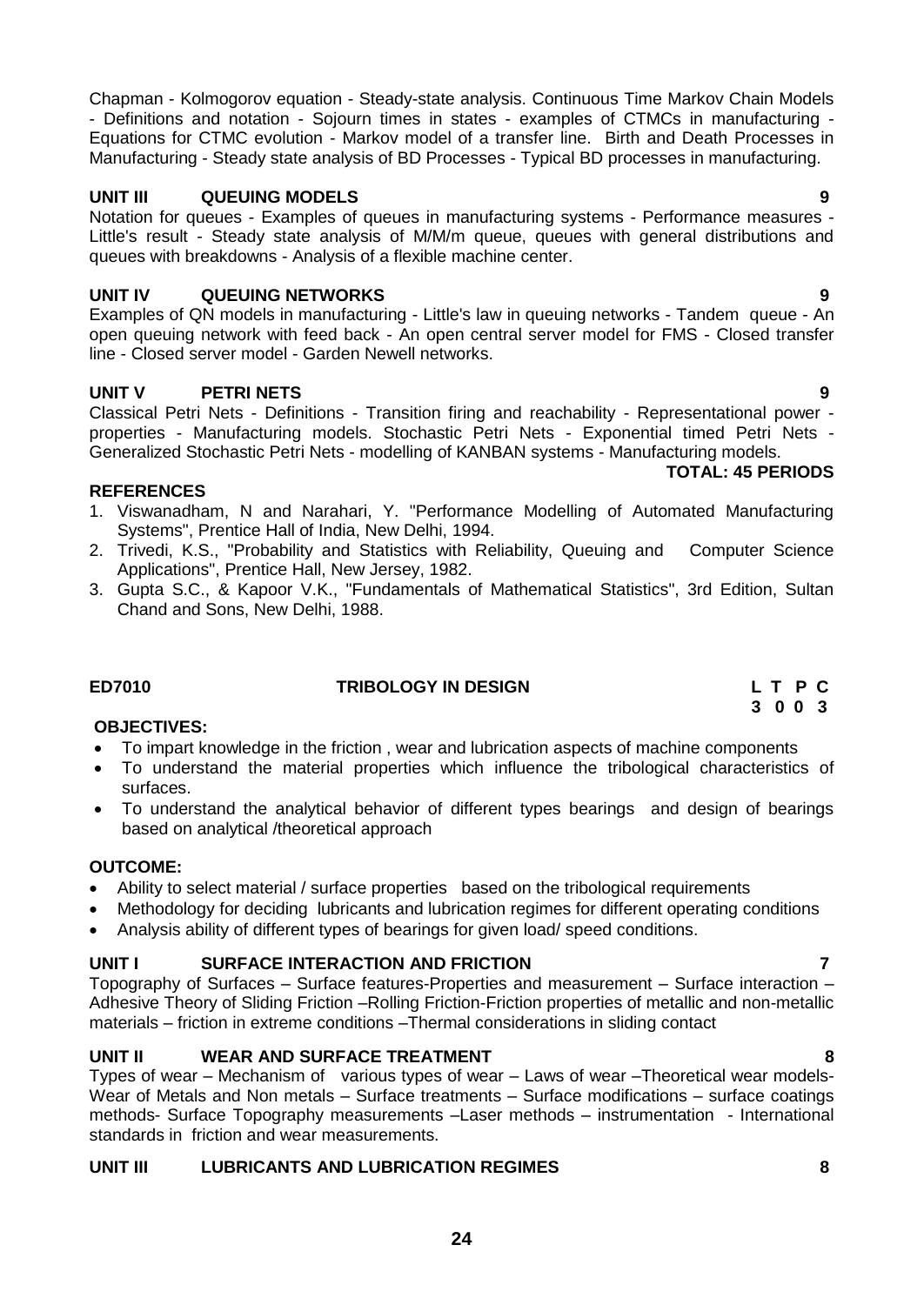Lubricants and their physical properties- Viscosity and other properties of oils –Additives-and selection of Lubricants- Lubricants standards ISO,SAE,AGMA, BIS standards – Lubrication Regimes –Solid Lubrication-Dry and marginally lubricated contacts- Boundary Lubrication-Hydrodynamic lubrication — Elasto and plasto hydrodynamic - Magneto hydrodynamic lubrication – Hydro static lubrication – Gas lubrication.

# **UNIT IV THEORY OF HYDRODYNAMIC AND HYDROSTATIC LUBRICATION 12**

Reynolds Equation,-Assumptions and limitations-One and two dimensional Reynolds Equation-Reynolds and Sommerfeld boundary conditions- Pressure wave, flow, load capacity and friction calculations in Hydrodynamic bearings-Long and short bearings-Pad bearings and Journal bearings-Squeeze film effects-Thermal considerations-Hydrostatic lubrication of Pad bearing-Pressure , flow , load and friction calculations-Stiffness considerations- Various types of flow restrictors in hydrostatic bearings

### **UNIT V HIGH PRESSURE CONTACTS AND ELASTO HYDRODYNAMIC LUBRICATION** 10

Rolling contacts of Elastic solids**-** contact stresses – Hertzian stress equation- Spherical and cylindrical contacts-Contact Fatigue life- Oil film effects- Elasto Hydrodynamic lubrication Theory-Soft and hard EHL-Reynolds equation for elasto hydrodynamic lubrication- - Film shape within and outside contact zones-Film thickness and friction calculation- Rolling bearings- Stresses and deflections-Traction drives.

### **TOTAL: 45 PERIODS**

### **REFERENCES**

- 1. Rabinowicz.E, "Friction and Wear of materials", John Willey &Sons ,UK,1995
- 2. Cameron, A. "Basic Lubrication Theory", Ellis Herward Ltd., UK, 1981
- 3. Halling, J. (Editor) "Principles of Tribology ", Macmillian 1984.
- 4. Williams J.A. " Engineering Tribology", Oxford Univ. Press, 1994.
- 5. S.K.Basu, S.N.Sengupta & B.B.Ahuja ,"Fundamentals of Tribology", Prentice Hall of India Pvt Ltd , New Delhi, 2005
- 6. G.W.Stachowiak & A.W .Batchelor, Engineering Tribology, Butterworth-Heinemann,UK, 2005.

### **CC7007 METROLOGY AND NON DESTRUCTIVE TESTING L T P C**

### **UNIT I MEASURING MACHINES 9**

Tool Maker's microscope - Co-ordinate measuring machines - Universal measuring machine - Laser viewers for production profile checks - Image shearing microscope - Use of computers - Machine vision technology - Microprocessors in metrology.

### **UNIT II STATISTICAL QUALITY CONTROL 9**

Data presentation - Statistical measures and tools - Process capability - Confidence and tolerance limits - Control charts for variables and for fraction defectives - Theory of probability - Sampling - ABC standard - Reliability and life testing.

# **UNIT III LIQUID PENETRANT AND MAGNETIC PARTICLE TESTS 9**

Characteristics of liquid penetrants - different washable systems - Developers - applications - Methods of production of magnetic fields - Principles of operation of magnetic particle test - Applications - Advantages and limitations.

### **UNIT IV RADIO GRAPHY 9**

Sources of ray-x-ray production - properties of d and x rays - film characteristics - exposure charts - contrasts - operational characteristics of x ray equipment - applications.

### **UNIT V ULTRASONIC AND ACOUSTIC EMISSION TECHNIQUES 9**

Production of ultrasonic waves - different types of waves - general characteristics of waves -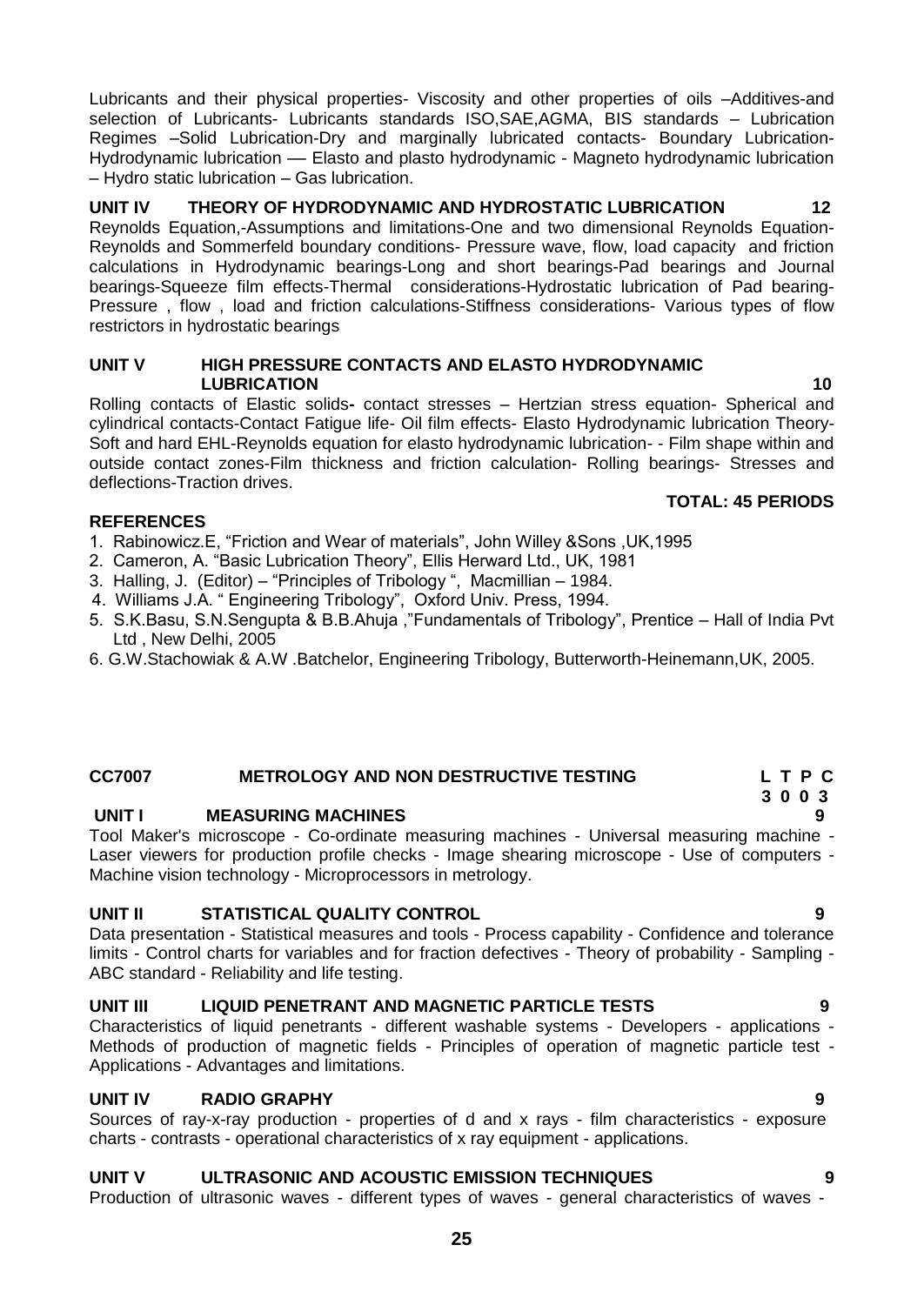pulse echo method - A, B, C scans - Principles of acoustic emission techniques - Advantages and limitations - Instrumentation - applications.

### **REFERENCES:**

- 1. JAIN, R.K. " Engineering Metrology ", Khanna Publishers, 1997.
- 2. Barry Hull and Vernon John, " Non Destructive Testing ", MacMillan, 1988.
- 3. American Society for Metals, " Metals Hand Book ", Vol.II, 1976.
- 4. Progress in Acoustic Emission, " Proceedings of 10th International Acoustic Emission Symposium ", Japanese Society for NDI, 1990.

### **WEB REFERENCES:**

- 1. www.metrologytooling.com
- 2. www.sisndt.com
- <span id="page-25-0"></span>3. [www.iuk'tu-harburg.de](http://www.iuk)

### **CC7008 QUALITY MANAGEMENT TECHNIQUES L T P C**

### **UNIT I INTRODUCTION 9**

Need for TQM, evolution of quality, Definition of quality, TQM philosophy – CONTRIBUTIONS OF Deming Juran, Crosby and Ishikawa, TQM models.

### **UNIT II PLANNING 9**

Vision, Mission, Quality policy and objective Planning and Organization for quality, Quality policy Deployment, Quality function deployment, introduction to BPR and analysis of Quality Costs.

### **UNIT III TQM PRINCIPLES 9**

Customer focus, Leadership and Top management commitment, Employee involvement – Empowerment and Team work, Supplier Quality Management, Continuous process improvement, Training, performance Measurement and customer satisfaction.

### **UNIT IV TQM TOOLS AND TECHNIQUES 9**

PDSA, The Seven Tools of Quality, New Seven management tools, Concept of six sigma, FMEA, Bench Marking, JIT, POKA YOKE, 5S, KAIZEN, Quality circles.

### **UNIT V QUALITY SYSTEMS 9**

Need for ISO 9000 Systems, clauses Documentation, Implementation, Introduction to ISO14000 and OSHAS18000, Implementation of TQM, Case Studies.

### **TEXT BOOK:**

1. Dale H.Besterfiled, "Total Quality Management", Pearson Education Asia, (Indian reprint 2002)

### **REFERENCES**

- 1. Oakland.J.S. "Total Quality Management", Butterworth–Hcinemann Ltd., Oxford, 1989.
- 2. Narayana V. and Sreenivasan, N.S., "Quality Management Concepts and Tasks", New Age International 1996.
- 3. Zeiri. "Total Quality Management for Engineers", Wood Head Publishers, 1991.
- 4. Juran J.M and Frank M.Gryna Jr., "Quality Planning and Analysis", TMH, India, 1982.
- 5. Brain Rethery, ISO 9000, Productivity and Quality Publishing Pvt.Ltd., 1993.
- 6. D.Mills, Quality Auditing, Chapman and Hall, 1993.

### **TOTAL: 45 PERIODS**

**TOTAL: 45 PERIODS**